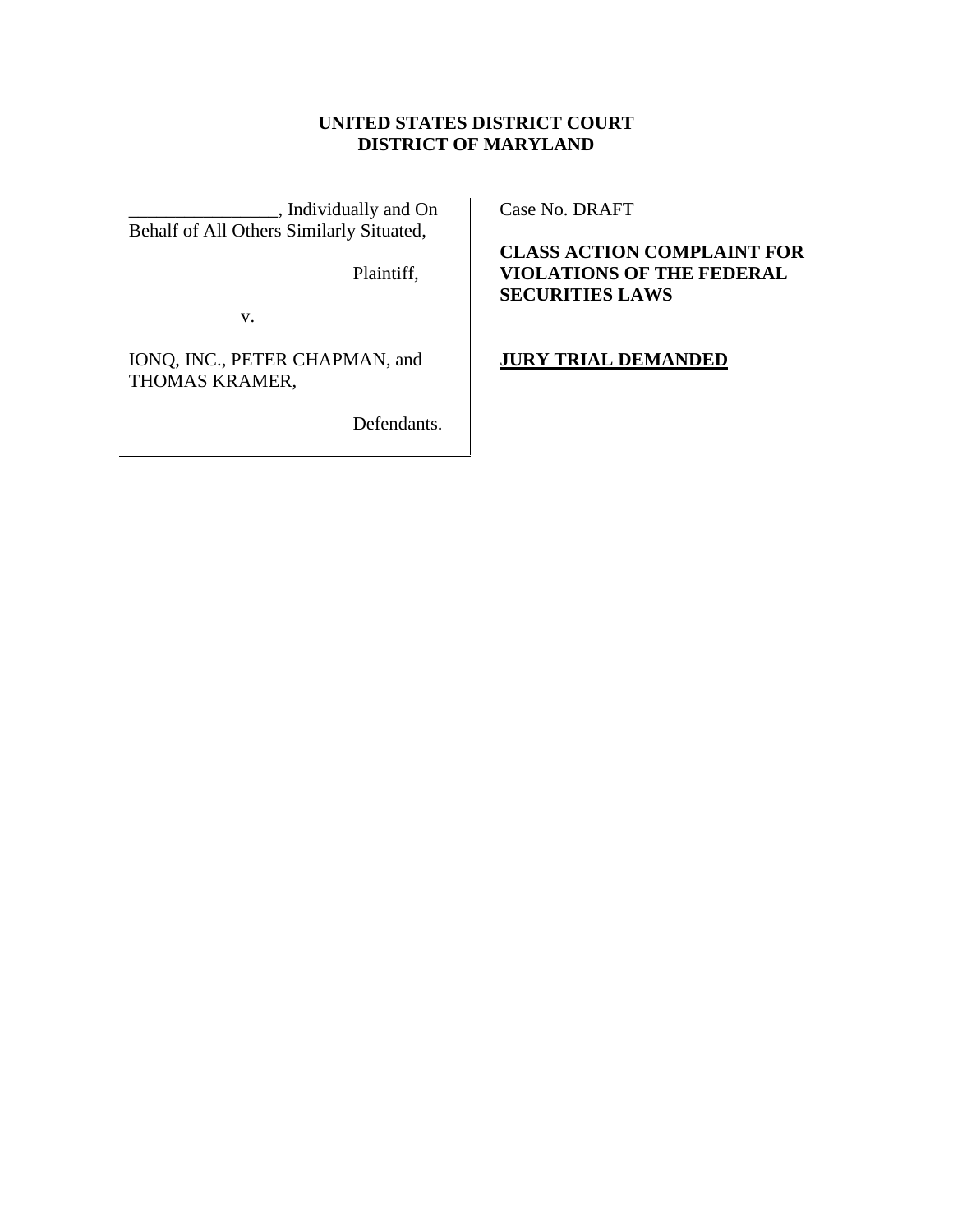Plaintiff \_\_\_\_\_\_\_\_\_\_\_\_\_\_\_\_ ("Plaintiff"), individually and on behalf of all others similarly situated, by and through his attorneys, alleges the following upon information and belief, except as to those allegations concerning Plaintiff, which are alleged upon personal knowledge. Plaintiff's information and belief is based upon, among other things, his counsel's investigation, which includes without limitation: (a) review and analysis of regulatory filings made by IonQ, Inc. ("IonQ" or the "Company") with the United States ("U.S.") Securities and Exchange Commission ("SEC"); (b) review and analysis of press releases and media reports issued by and disseminated by IonQ; and (c) review of other publicly available information concerning IonQ.

### **NATURE OF THE ACTION AND OVERVIEW**

1. This is a class action on behalf of persons and entities that purchased or otherwise acquired IonQ securities between March 30, 2021 and May 2, 2022, inclusive (the "Class Period"). Plaintiff pursues claims against the Defendants under the Securities Exchange Act of 1934 (the "Exchange Act").

2. IonQ claims to "develop quantum computers designed to solve the world's most complex problems."

3. On or about September 30, 2021, IonQ became a public entity via business combination with dMY Technology Group, Inc. III ("DTG"), a special purpose acquisition company (the "Business Combination").

4. On May 3, 2022, Scorpion Capital released a research report alleging, among other things, that IonQ is a "scam built on phony statements about nearly all key aspects of the technology and business." It further claimed that the Company' reported "[f]ictitious 'revenue' via sham transactions and related-party round-tripping."

5. On this news, On this news, the Company's stock fell \$0.71, or 9%, to close at \$7.15 per share on May 3, 2022, on unusually heavy trading volume.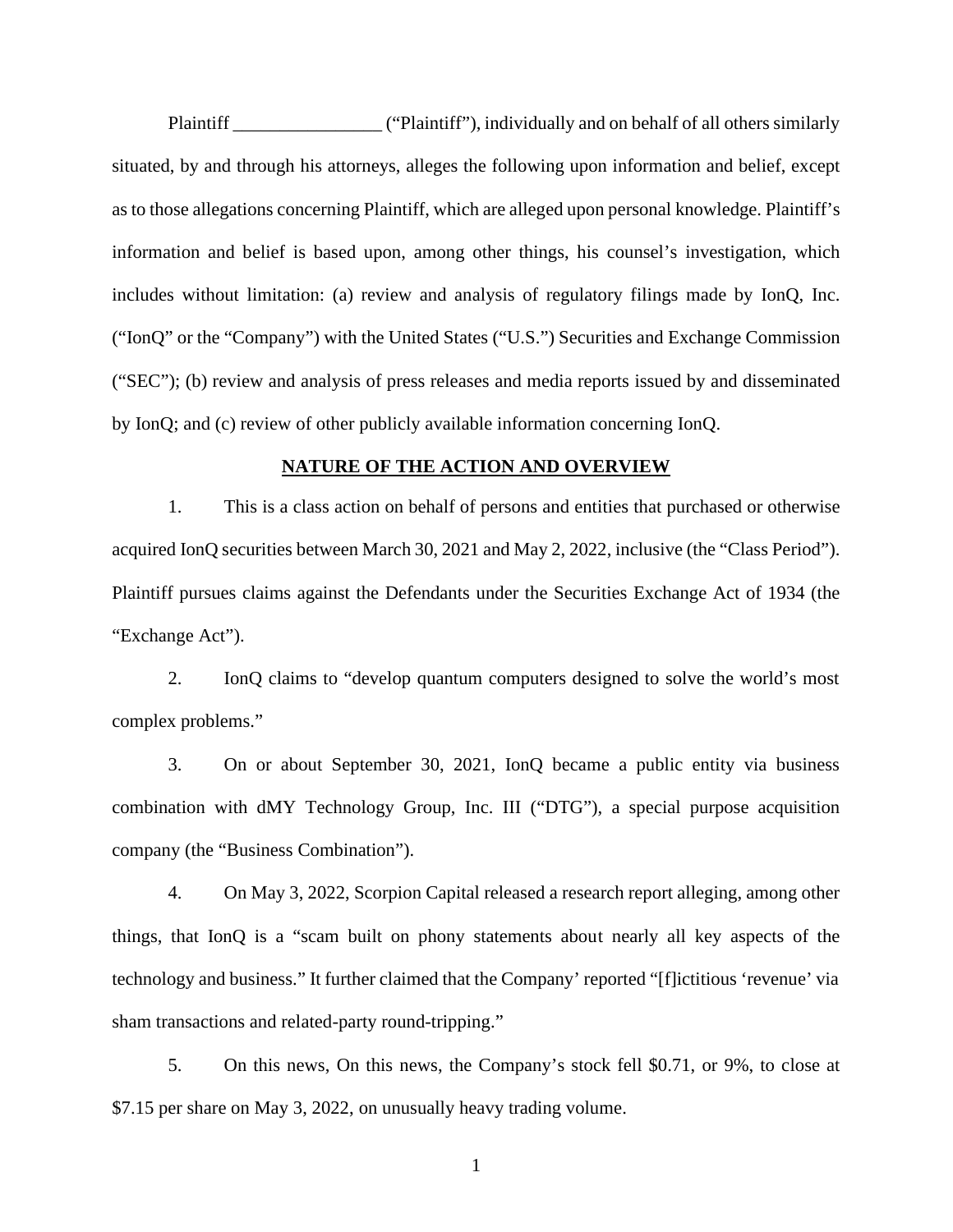6. Throughout the Class Period, Defendants made materially false and/or misleading statements, as well as failed to disclose material adverse facts about the Company's business, operations, and prospects. Specifically, Defendants failed to disclose to investors: (1) that IonQ had not yet developed a 32-qubit quantum computer; (2) that the Company's 11-qubit quantum computer suffered from significant error rates, rendering it useless; (3) that IonQ's quantum computer is not sufficiently reliable, so it is not accessible despite being available through major cloud providers; (4) that a significant portion of  $\text{IonQ's revenue}$  was derived from improper roundtripping transactions with related parties; and (5) that, as a result of the foregoing, Defendants' positive statements about the Company's business, operations, and prospects were materially misleading and/or lacked a reasonable basis.

7. As a result of Defendants' wrongful acts and omissions, and the precipitous decline in the market value of the Company's securities, Plaintiff and other Class members have suffered significant losses and damages.

#### **JURISDICTION AND VENUE**

8. The claims asserted herein arise under Sections 10(b) and 20(a) of the Exchange Act (15 U.S.C. §§ 78j(b) and 78t(a)) and Rule 10b-5 promulgated thereunder by the SEC (17 C.F.R. § 240.10b-5).

9. This Court has jurisdiction over the subject matter of this action pursuant to 28 U.S.C. § 1331 and Section 27 of the Exchange Act (15 U.S.C. § 78aa).

10. Venue is proper in this Judicial District pursuant to 28 U.S.C. § 1391(b) and Section 27 of the Exchange Act (15 U.S.C. § 78aa(c)). Substantial acts in furtherance of the alleged fraud or the effects of the fraud have occurred in this Judicial District. Many of the acts charged herein, including the dissemination of materially false and/or misleading information, occurred in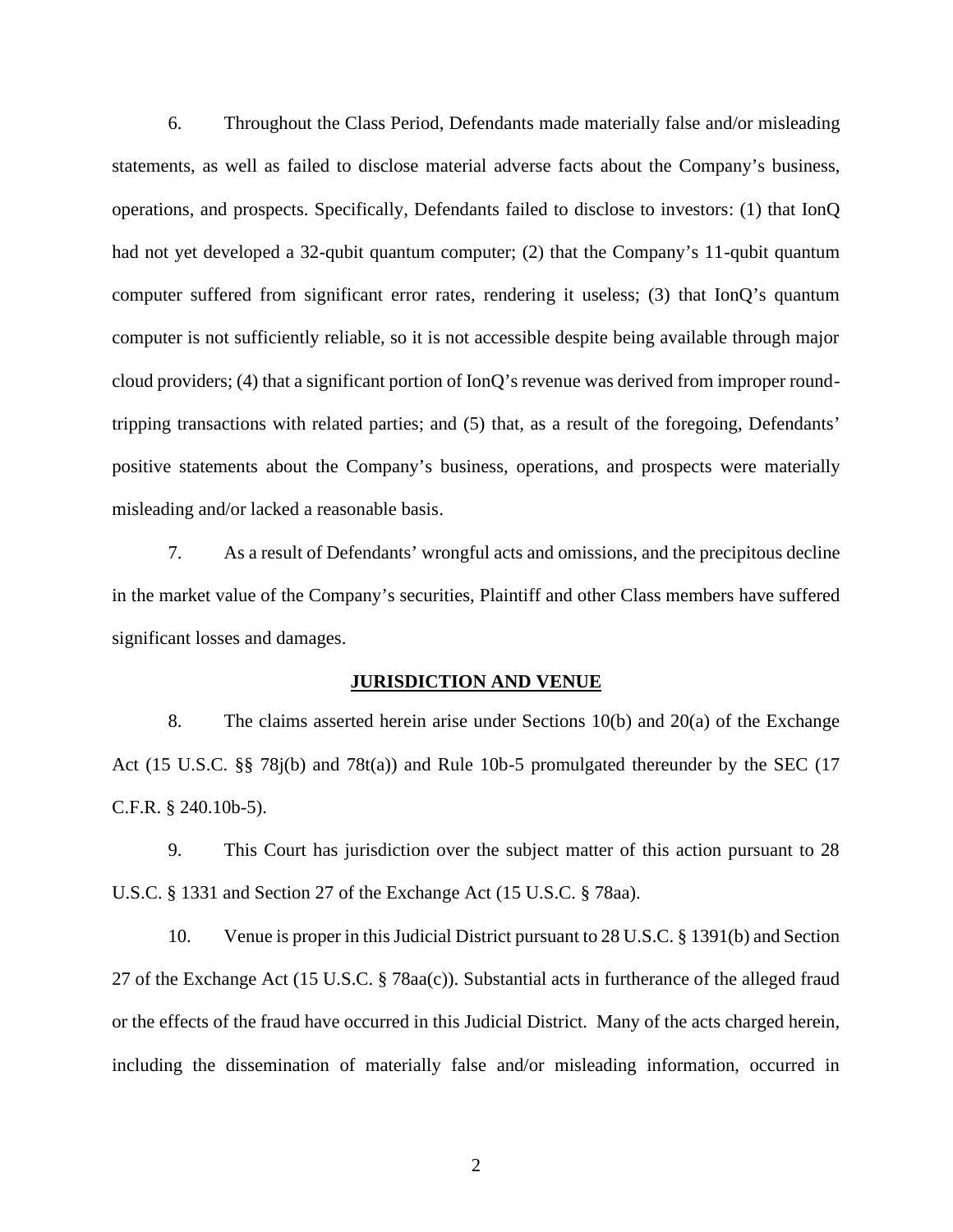substantial part in this Judicial District. In addition, the Company's principal executive offices are in this District.

11. In connection with the acts, transactions, and conduct alleged herein, Defendants directly and indirectly used the means and instrumentalities of interstate commerce, including the United States mail, interstate telephone communications, and the facilities of a national securities exchange.

#### **PARTIES**

12. Plaintiff \_\_\_\_\_\_\_\_\_\_\_, as set forth in the accompanying certification, incorporated by reference herein, purchased IonQ securities during the Class Period, and suffered damages as a result of the federal securities law violations and false and/or misleading statements and/or material omissions alleged herein.

13. Defendant IonQ is incorporated under the laws of Delaware with its principal executive offices located in College Park, Maryland. IonQ's common stock trades on the New York Stock Exchange ("NYSE") under the symbol "IONQ."

14. Defendant Peter Chapman ("Chapman") was IonQ's Chief Executive Officer ("CEO") at all relevant times.

15. Defendant Thomas Kramer ("Kramer") was IonQ's Chief Financial Officer ("CFO") at all relevant times.

16. Defendants Chapman and Kramer (collectively the "Individual Defendants"), because of their positions with the Company, possessed the power and authority to control the contents of the Company's reports to the SEC, press releases and presentations to securities analysts, money and portfolio managers and institutional investors, i.e., the market. The Individual Defendants were provided with copies of the Company's reports and press releases alleged herein to be misleading prior to, or shortly after, their issuance and had the ability and opportunity to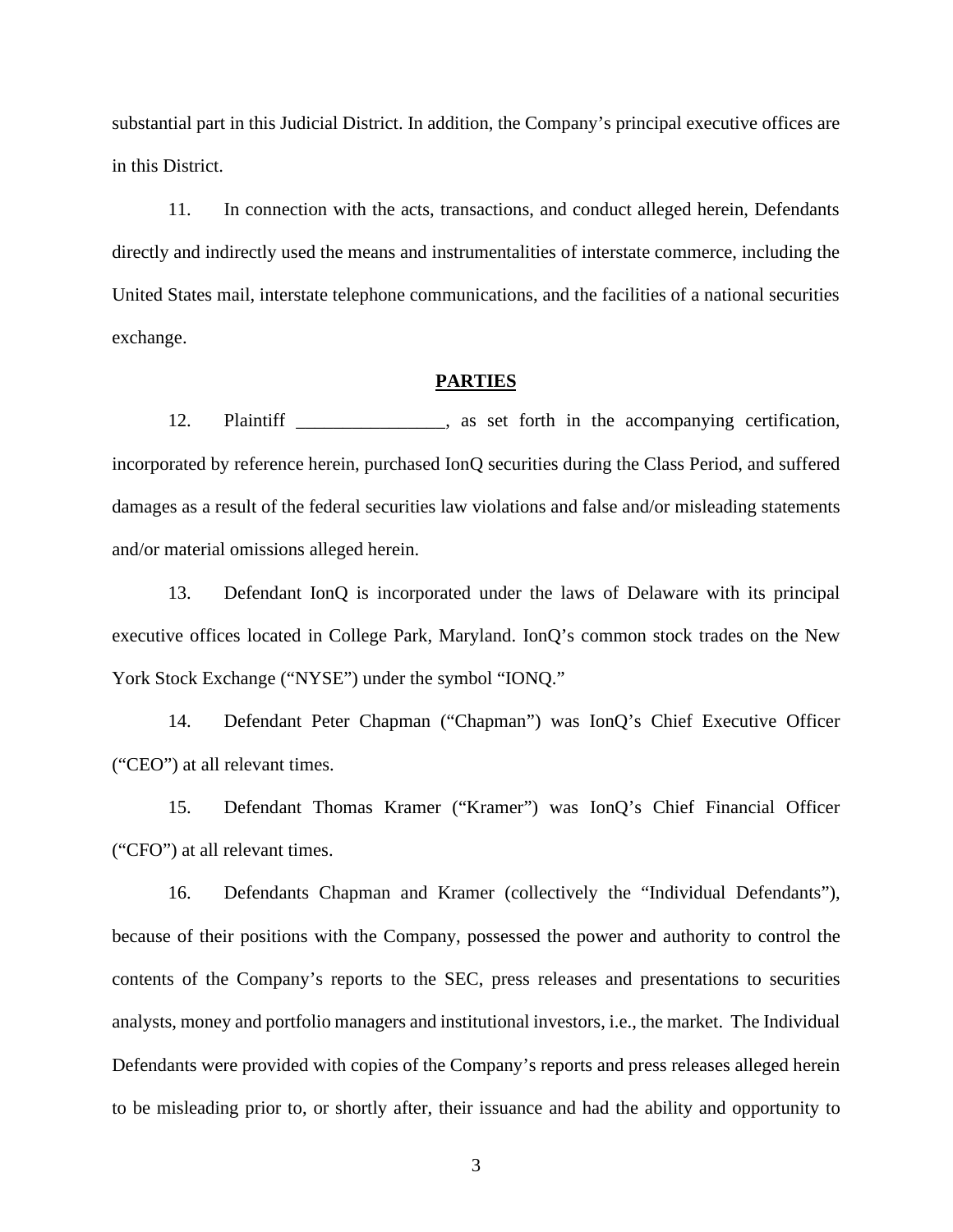prevent their issuance or cause them to be corrected. Because of their positions and access to material non-public information available to them, the Individual Defendants knew that the adverse factsspecified herein had not been disclosed to, and were being concealed from, the public, and that the positive representations which were being made were then materially false and/or misleading. The Individual Defendants are liable for the false statements pleaded herein.

## **SUBSTANTIVE ALLEGATIONS**

### **Background**

17. IonQ claims to "develop quantum computers designed to solve the world's most complex problems."

18. On or about September 30, 2021, IonQ became a public entity via business combination with dMY Technology Group, Inc. III ("DTG"), a special purpose acquisition company (the "Business Combination").

## **Materially False and Misleading Statements Issued During the Class Period**

19. The Class Period begins on March 30, 2021. On that day, IonQ and DTG filed a registration statement on Form S-4 in connection with the Registration Statement. Therein, the

Company stated, in relevant part: $<sup>1</sup>$ </sup>

*IonQ has not produced a scalable quantum computer and faces significant barriers in its attempts to produce quantum computers. If IonQ cannot successfully overcome those barriers, its business will be negatively impacted and could fail.*

Producing quantum computers is a difficult undertaking. There are significant engineering challenges that IonQ must overcome to build its quantum computers. IonQ is still in the development stage and faces significant challenges in completing development of its quantum computers and in producing quantum computers in commercial volumes. Some of the development challenges that could prevent the introduction of IonQ's quantum computers include, but are not limited to, failure to find scalable ways to flexibly manipulate qubits, failure to transition quantum

<sup>&</sup>lt;sup>1</sup> Unless otherwise stated, all emphasis in bold and italics hereinafter is added.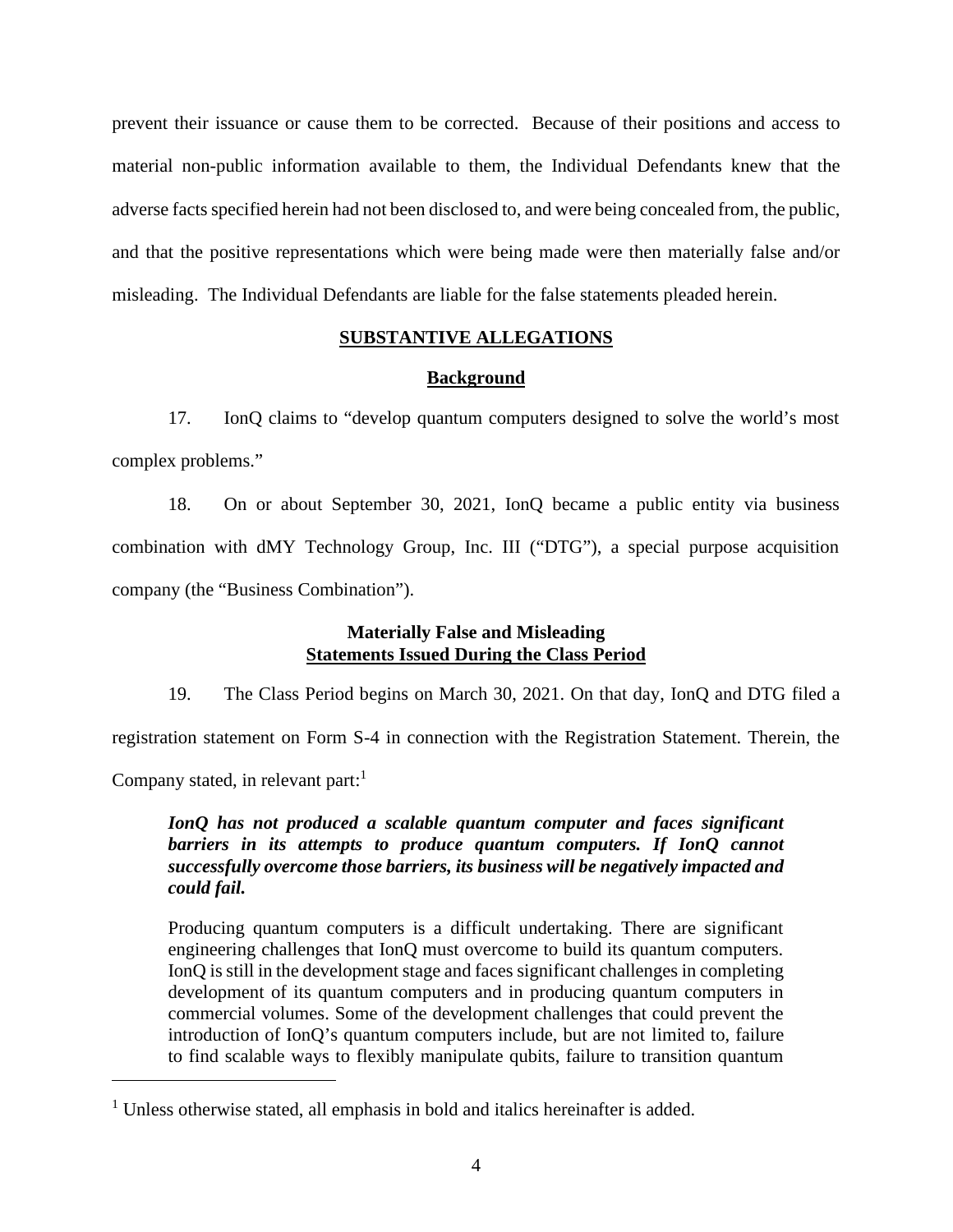systems to leverage low-cost, commodity optical technology, and failure to realize multicore quantum computer technology.

Additional development challenges IonQ is facing include:

- Gate fidelity, error correction and miniaturization may not commercialize from the lab and scale as hoped or at all;
- It could prove more challenging and take materially longer than expected to operate parallel gates within a single ion trap and maintain gate fidelity;
- The photonic interconnect between ion traps could prove more challenging and take longer to perfect than currently expected. This would limit IonQ's ability to scale beyond a single ion trap of approximately 22 logical qubits;
- It could take longer to tune the qubits in a single ion trap, as well as preserve the stability of the qubits within a trap as IonQ seeks to maximize the total number of qubits within one trap;
- The gate speed in IonQ's technology could prove more difficult to improve than expected; and
- The scaling of fidelity with qubit number could prove poorer than expected, limiting IonQ's ability to achieve larger quantum volume.

\* \* \*

# *IonO's 32-qubit system, which is an important milestone for IonQ's technical roadmap and commercialization, is not yet available for customers and may never be available.*

IonQ is developing its next-generation 32-qubit quantum computer system, which has not yet been made available to customers. IonQ expects this system to have 22 algorithmic qubits, i.e., qubits that are usable to run quantum algorithms, but the number of algorithmic qubits available in this system has not been finalized and may be fewer than planned. The availability of this generation of quantum computer system for customer use or independent verification by a third party may be materially delayed, or even never occur. Additionally, the future success of IonQ's technical roadmap will depend upon its ability to approximately double the number of qubits in each subsequent generation of its quantum computer. Accordingly, IonQ's technical roadmap may be delayed or may never be achieved, either of which would have a material impact on IonQ's business, financial condition or results of operations.

20. On September 22, 2021, IonQ issued a press release announcing certain business

highlights. The Company stated, in relevant part: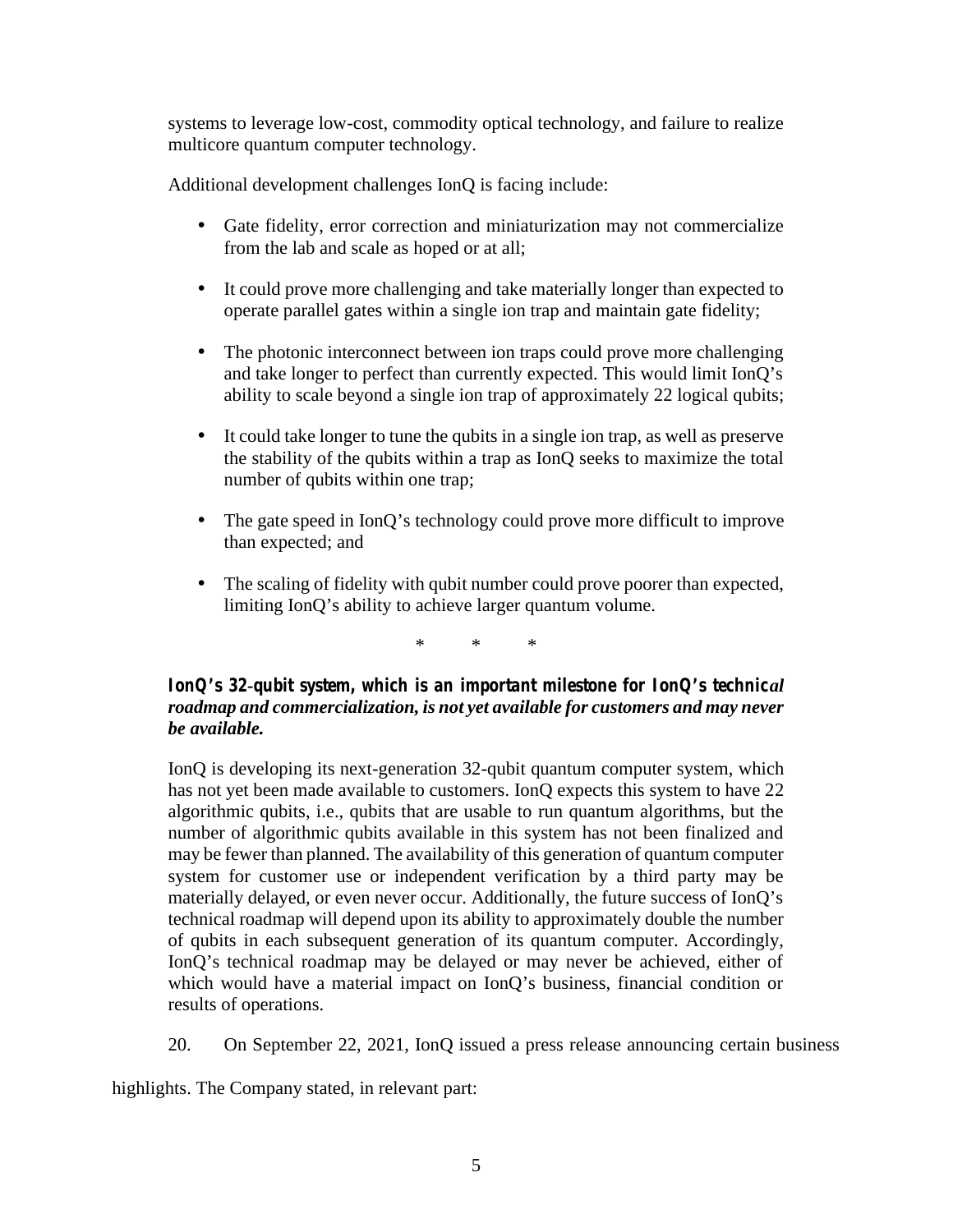## Business Highlights

IonQ's previously announced hardware achievements enable the continued scaling of its trapped ion quantum computers, including:

- The industry's first Reconfigurable Multicore Quantum Architecture (RMQA) technology, which allows greatly increased qubit count and power of IonQ's quantum computers.
- Evaporated Glass Traps (EGTs), a new, IonQ-designed chipset that affords greater control of individual qubits in a quantum computer, paving the way for larger quantum computing cores.
- First customers running on IonQ's latest hardware.
- *IonQ's quantum computers now run thousands of quantum jobs routinely for customers via the cloud each week.*
- 21. On August 12, 2021, IonQ and DTG filed its proxy statement on Form 424b3

soliciting stockholder approval of the Business Combination and making substantially the same

statements as identified in the Registration Statement.

22. On September 9, 2021, IonQ issued a press release entitled "IonQ Triples

Expectation for 2021 Contract Bookings," stating in relevant part:

IonQ, the leader in quantum computing, today announced that it is tripling its expectation for 2021 total contract bookings from its previously announced target of \$5 million to \$15 million.

\* \* \*

IonQ recent operating momentum includes:

- A deal with the University of Maryland to create the National Quantum Lab, the world's first on-campus, commercial-grade quantum user facility, as part of the University's \$20 million initiative to invest in quantum computing.
- 23. On November 15, 2021, IonQ issued a press release announcing its third quarter

2021 financial results, stating in relevant part:

IonQ's bookings results demonstrate the Company's leadership and growing demand for IonQ's industry-leading trapped-ion hardware. *IonQ is the only maker*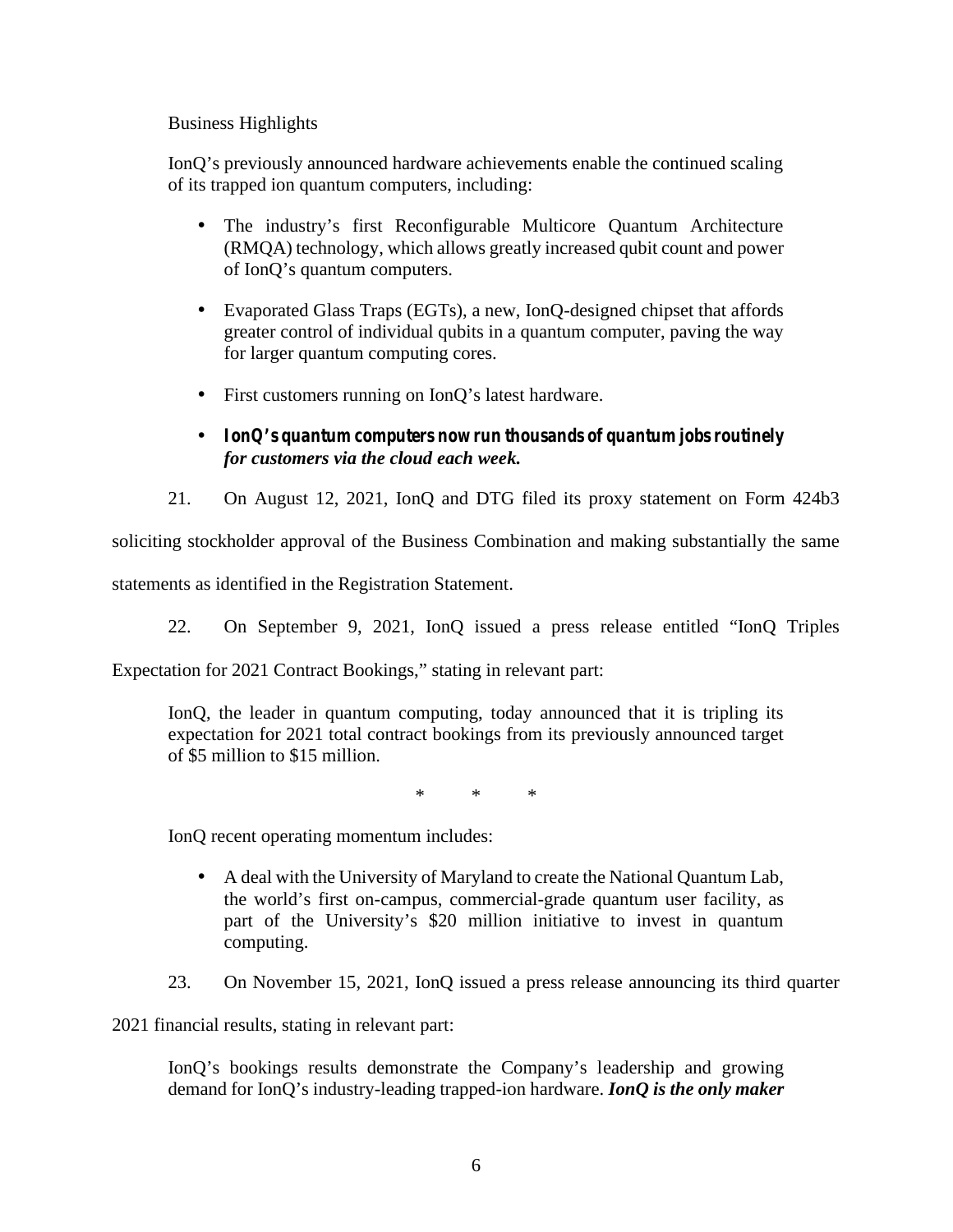*of quantum hardware that is available through every major cloud provider in the United States, which includes Amazon Web Services, Microsoft Azure, and Google Cloud. This gives public and private sectors unprecedented access to the Company's technology.* IonQ's next generation system was released to select customers in private beta via IonQ's dedicated cloud.

"We look forward to 2022 with confidence as we continue to build out IonQ's ecosystem, demonstrate our superior scalability and efficiency, and solve useful problems for our worldwide customer base," said Chapman.

# **Third Quarter Financial Highlights**

- Revenue of \$223 thousand, for a total of \$451 thousand year to date.
- Year-to-date total contract value (TCV) bookings of \$15.1 million.
- Cash and cash equivalents of \$587 million as of September 30, 2021.
- Net loss of \$14.8 million.
- 24. The same day, the Company filed its quarterly report on Form 10-Q for the period

ended September 30, 2021 (the "3Q21 10-Q"), affirming the previously reported financial results.

Regarding the concentration of revenue among "significant customers," IonQ stated:

Significant customers are those which represent more than 10% of the Company's total revenue. The Company's revenue was from 2 significant customers for the three months ended September 30, 2021 and from 3 significant customers for the nine months ended September 30, 2021. The Company did not have any revenue for the three and nine month periods ended September 30, 2020.

25. As to related party transactions, the 3Q21 10-Q stated, in relevant part:

# Transactions with UMD and Duke

As described in Note 5 – *Agreements with UMD and Duke*, the Company entered into a License Agreement and Option Agreement with UMD and Duke whereby the Company, in the normal course of business, has licensed certain intellectual property and, in the case of the Amendments to the Duke and UMD Option Agreements, has purchased research and development services. The Company considers these agreements to be related party transactions because during 2021 and 2020, the Company's Co-Founder and Chief Technology Officer served as a professor at Duke and the Company's Co-Founder and Chief Scientist served as a professor at UMD. During the nine months ended September 30, 2021, the Company's Chief Scientist moved to Duke and each, in their role as professors at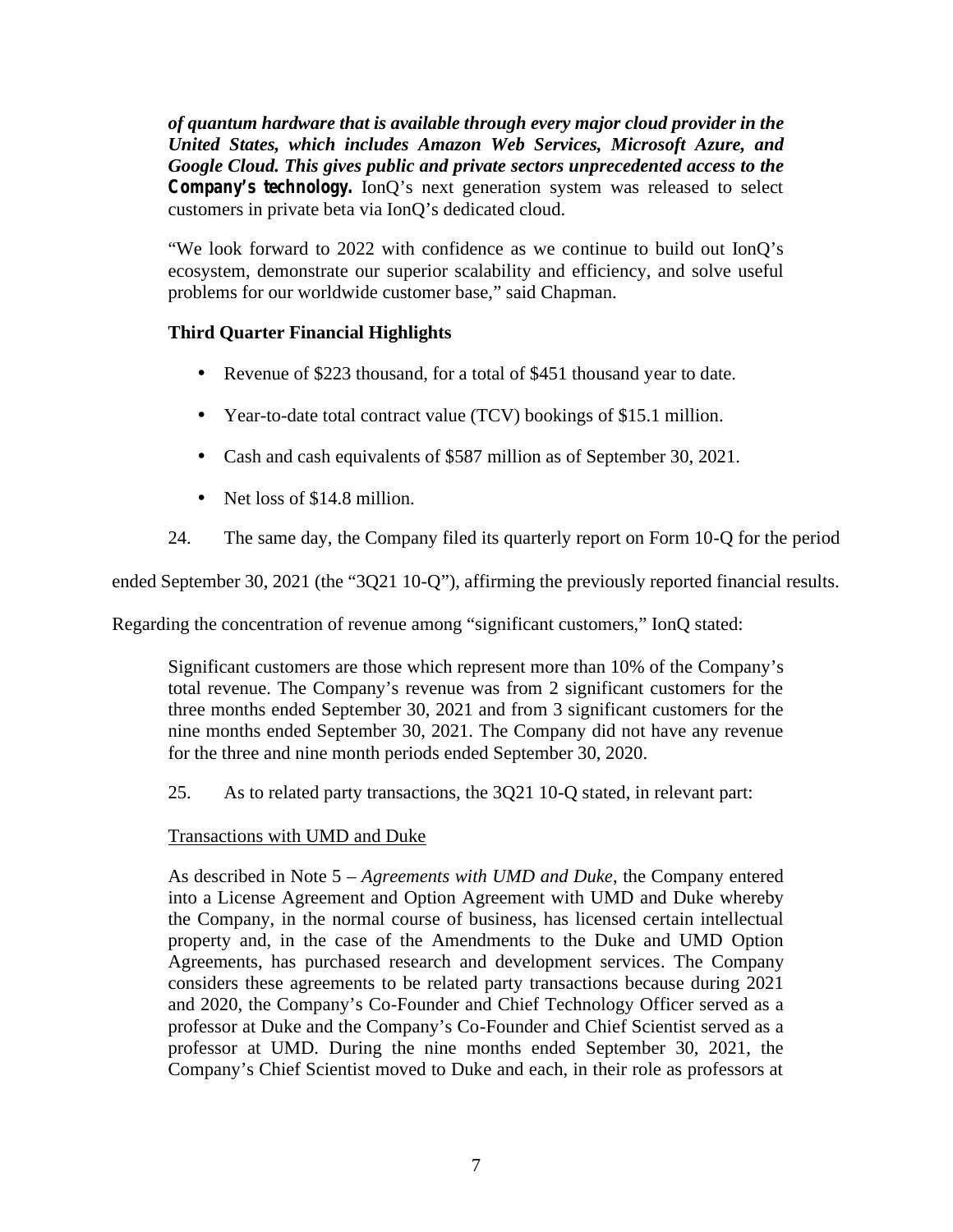Duke, are leading the research subject to the License Agreement and Option Agreement with Duke as of September 30, 2021.

In addition, the Company entered into an amendment to its operating lease for office space with UMD. The lease was amended with UMD in March 2020 to extend the terms of the agreement for the existing premise and lease additional expansion premise and was amended in December 2020 to provide additional rent adjustments. Refer to Note 12 of the audited financial statements for the year ended December 31, 2020 for additional information regarding the Company's leases.

In September 2021, the Company entered into a multiyear deal with UMD to provide certain quantum computing services and facility access related to the National Quantum Lab at UMD in exchange for payments totaling \$14 million.

The Company's results from transactions with UMD and Duke, as reflected in the Condensed Consolidated Statements of Operations and Comprehensive Loss are detailed below (in thousands):

|                               |                                            |      | <b>Nine Months Ended</b> |      |
|-------------------------------|--------------------------------------------|------|--------------------------|------|
|                               | <b>Three Months Ended</b><br>September 30, |      | September 30,            |      |
|                               | 2021                                       | 2020 | 2021                     | 2020 |
| Revenue                       | 164                                        |      | 164                      |      |
| Cost of revenue               | 34                                         |      | 34                       |      |
| Research and<br>development   | 313                                        |      | 1,649                    | 117  |
| Sales and marketing           | 8                                          |      | 8                        |      |
| General and<br>administrative | 59                                         | 55   | 189                      |      |

26. On March 28, 2022, IonQ issued a press release announcing its financial results for fourth quarter and full year 2021, stating in relevant part: "In March, Microsoft announced official plans to bring IonQ Aria to the Azure Quantum Cloud, democratizing access to the world's most powerful quantum computer. IonQ became the only company to make its quantum computers available via all three major cloud providers (Google Cloud, Microsoft Azure, AWS) in 2021." It further stated:

#### **2021 Financial Highlights**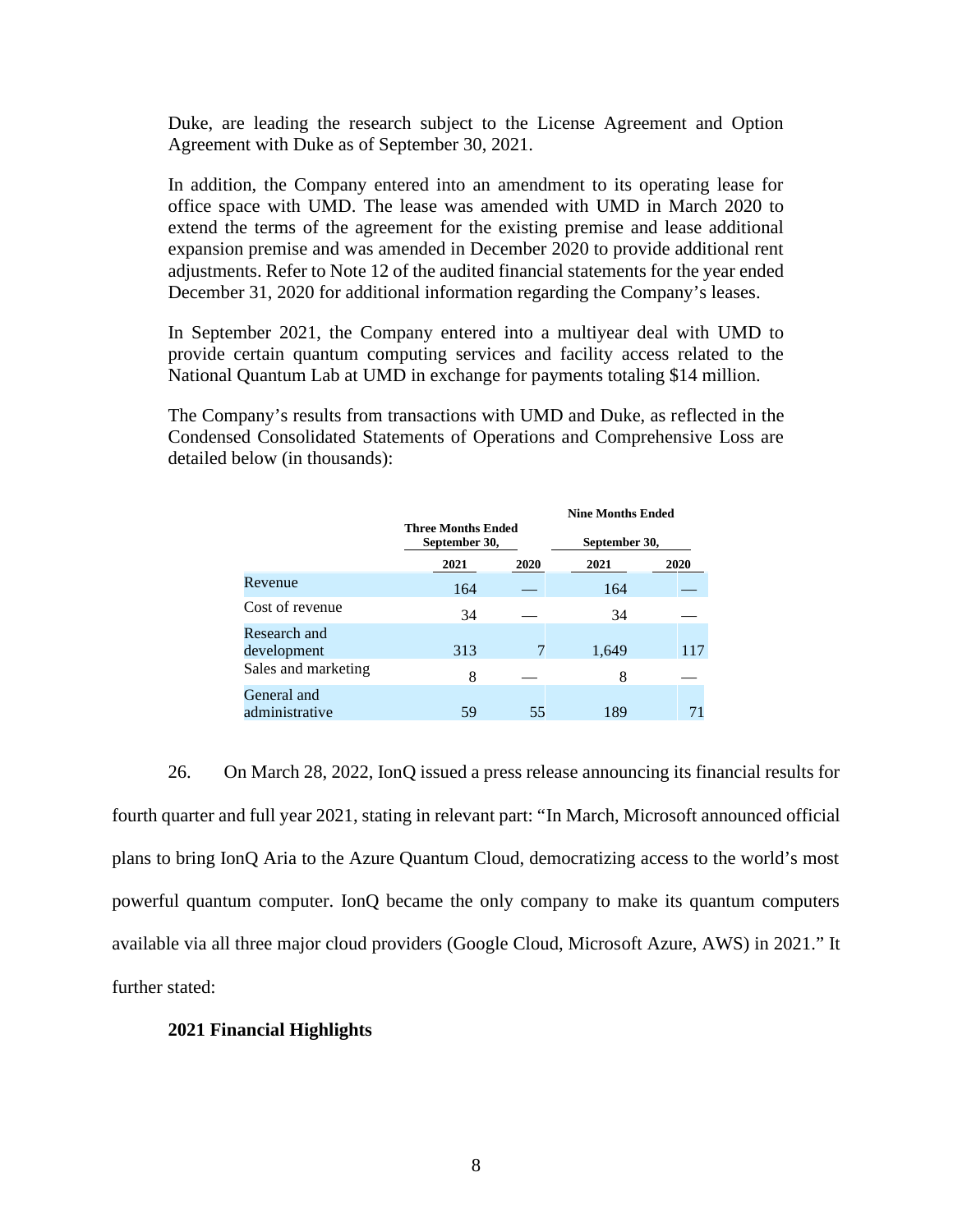- After tripling the Company's original 2021 contract bookings forecast in September from \$5 million to \$15 million, IonQ beat that number again to end up at \$16.7 million for the full year.
- IonQ achieved revenue of \$2.1 million for the full year, which was  $31\%$ above the \$1.6 million IonQ forecasted on the Company's Q3 call.
- 27. The same day, IonQ filed its annual report on Form 10-K for the period ended

December 31, 2021 (the "2021 10-K"). Therein, the Company stated, in relevant part:

# *Our 32-qubit system, which is an important milestone for our technical roadmap and commercialization, is not yet available for customers and may never be available.*

We are developing our next-generation 32-qubit quantum computer system, which has not yet been made available to customers. We expect this system to have 22 algorithmic qubits, i.e., qubits that are usable to run quantum algorithms, but the number of algorithmic qubits available in this system has not been finalized and may be fewer than planned. The availability of this generation of quantum computer system for customer use or independent verification by a third party may be materially delayed, or even never occur. Additionally, the future success of our technical roadmap will depend upon our ability to approximately double the number of qubits in each subsequent generation of our quantum computer. Accordingly, our technical roadmap may be delayed or may never be achieved, either of which would have a material impact on our business, financial condition or results of operations.

28. The 2021 10-K also cited certain risk factors to producing a scalable quantum

computer, including:

# *We have not produced a scalable quantum computer and face significant barriers in our attempts to produce quantum computers. If we cannot successfully overcome those barriers, our business will be negatively impacted and could fail.*

Producing quantum computers is a difficult undertaking. There are significant engineering challenges that we must overcome to build our quantum computers. We are still in the development stage and face significant challenges in completing development of our quantum computers and in producing quantum computers in commercial volumes. Some of the development challenges that could prevent the introduction of our quantum computers include, but are not limited to, failure to find scalable ways to flexibly manipulate qubits, failure to transition quantum systems to leverage low-cost, commodity optical technology, and failure to realize multicore quantum computer technology.

Additional development challenges we face include: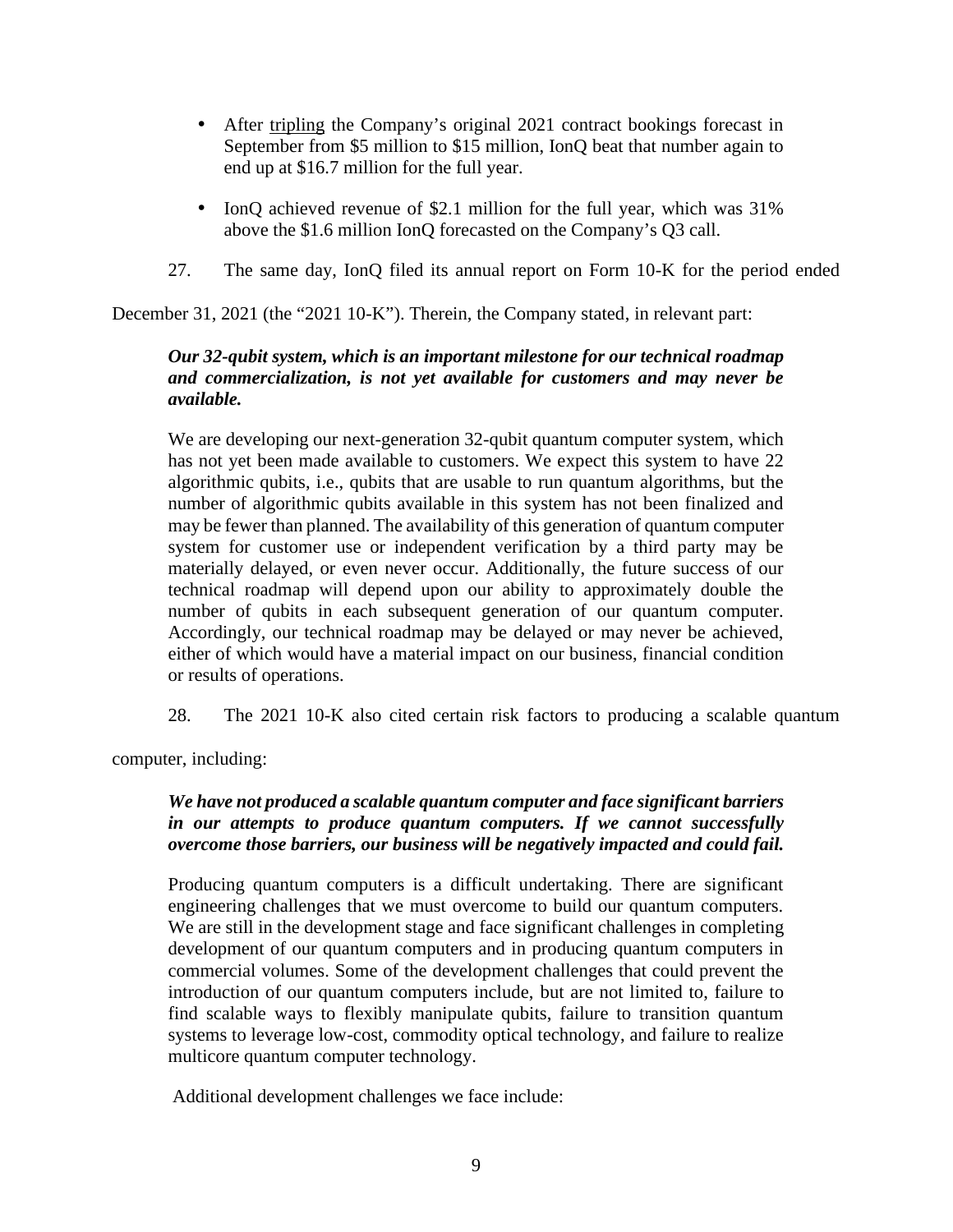- gate fidelity, error correction and miniaturization may not commercialize from the lab and scale as hoped or at all;
- it could prove more challenging and take materially longer than expected to operate parallel gates within a single ion trap and maintain gate fidelity;
- the photonic interconnect between ion traps could prove more challenging and take longer to perfect than currently expected. This would limit our ability to scale beyond a single ion trap of approximately 22 logical qubits;
- it could take longer to tune the qubits in a single ion trap, as well as preserve the stability of the qubits within a trap as we seek to maximize the total number of qubits within one trap;
- the gate speed in our technology could prove more difficult to improve than expected; and
- the scaling of fidelity with qubit number could prove poorer than expected, limiting our ability to achieve larger quantum volume.

In addition, we will need to develop the manufacturing process necessary to make these quantum computers in high volume. We have not yet validated a manufacturing process or acquired the tools or processes necessary to produce high volumes of our quantum computers that meet all commercial requirements. If we are not able to overcome these manufacturing hurdles in building our quantum computers, our business is likely to fail.

Even if we complete development and achieve volume production of our quantum computers, if the cost, performance characteristics or other specifications of the quantum computer fall short of our projections, our business, financial condition and results of operations would be adversely affected.

29. The 2021 10-K further stated the following as to IonQ's related party transactions:

Transactions with UMD and Duke

As described in Note 7—Agreements with UMD and Duke, the Company entered into a License Agreement and Option Agreement with UMD and Duke whereby the Company, in the normal course of business, has licensed certain intellectual property and, in the case of the Amendment to the Duke and UMD Option Agreement, has purchased research and development services. The Company considers these agreements to be related party transactions because during 2021 and 2020, the Company's Co-founder and Chief Technology Officer served as a professor at Duke and the Company's Co-founder and Chief Scientist served as a professor at the UMD. During 2021, the Company's Chief Scientist moved to Duke and each, in their role as professors at Duke, are leading the research subject to the License Agreement and Option Agreement with Duke as of December 31, 2021.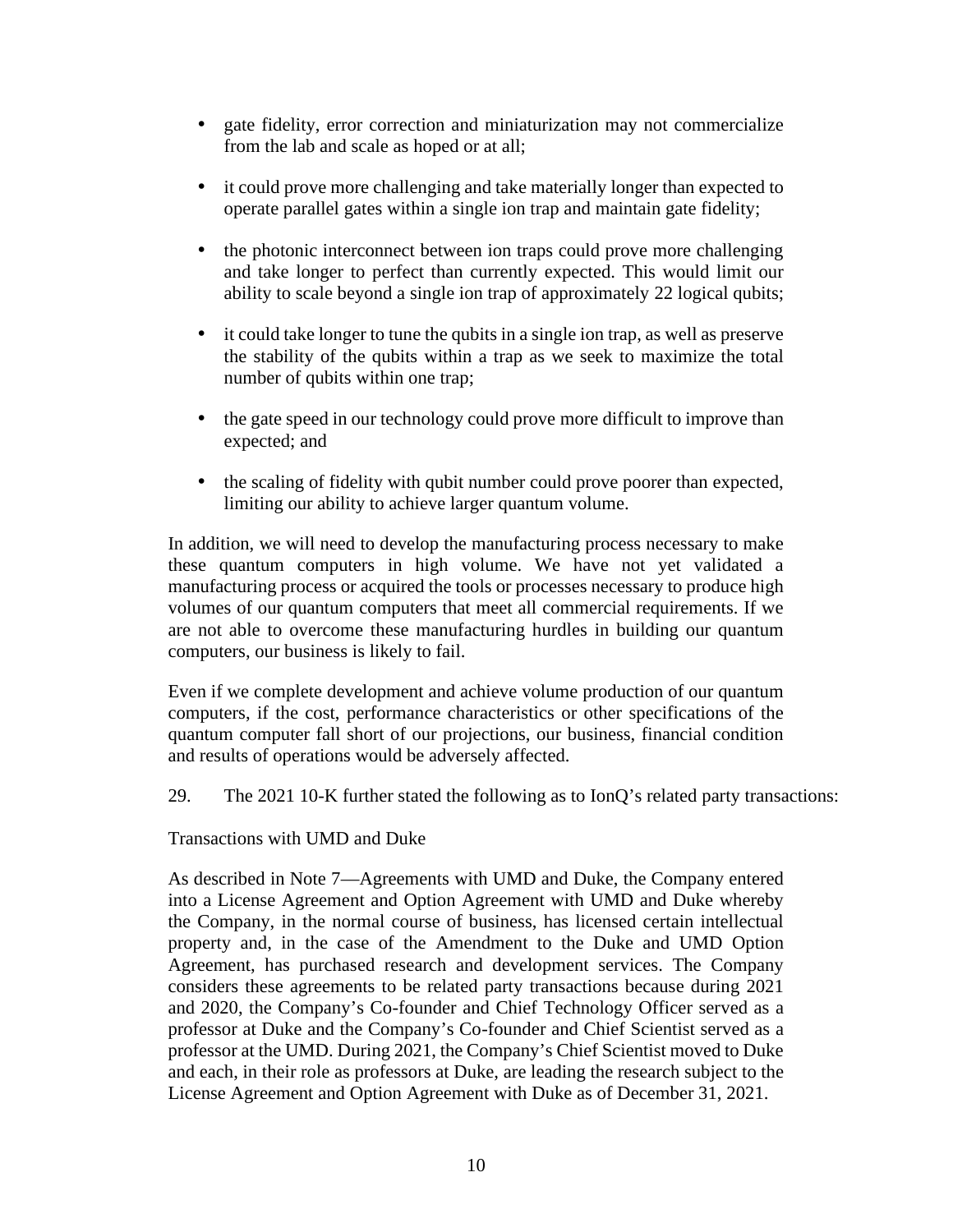In addition, the Company entered into an amendment to its operating lease for office space with the UMD. The lease was amended with UMD in March 2020 to extend the terms of the agreement for the existing premise and lease additional expansion premise and was amended in December 2020 to provide additional rent adjustments. Refer to Note 15 – Leases, for additional information regarding the Company's leases.

In September 2021, the Company entered into a multiyear deal with UMD to provide certain quantum computing services and facility access related to the National Quantum Lab at UMD in exchange for payments totaling \$14 million over 3 years.

The Company's results from transactions with UMD and Duke, as reflected in the Consolidated Statements of Operations are detailed below (in thousands):

|                                 | <b>Year Ended December 31,</b> |      |  |
|---------------------------------|--------------------------------|------|--|
|                                 | 2021                           | 2020 |  |
| Revenue                         | 1,179                          |      |  |
| Cost of Revenue                 | 35                             |      |  |
| <b>Research and Development</b> | 1,949                          | 247  |  |
| Sales and Marketing             | 8                              |      |  |
| General and administrative      | 218                            | 35   |  |

30. The above statements identified in ¶¶ 19-29 were materially false and/or misleading, and failed to disclose material adverse facts about the Company's business, operations, and prospects. Specifically, Defendants failed to disclose to investors: (1) that IonQ had not yet developed a 32-qubit quantum computer; (2) that the Company's 11-qubit quantum computer suffered from significant error rates, rendering it useless; (3) that IonQ's quantum computer is not sufficiently reliable, so it is not accessible despite being available through major cloud providers; (4) that a significant portion of IonQ's revenue was derived from improper round-tripping transactions with related parties; and (5) that, as a result of the foregoing, Defendants' positive statements about the Company's business, operations, and prospects were materially misleading and/or lacked a reasonable basis.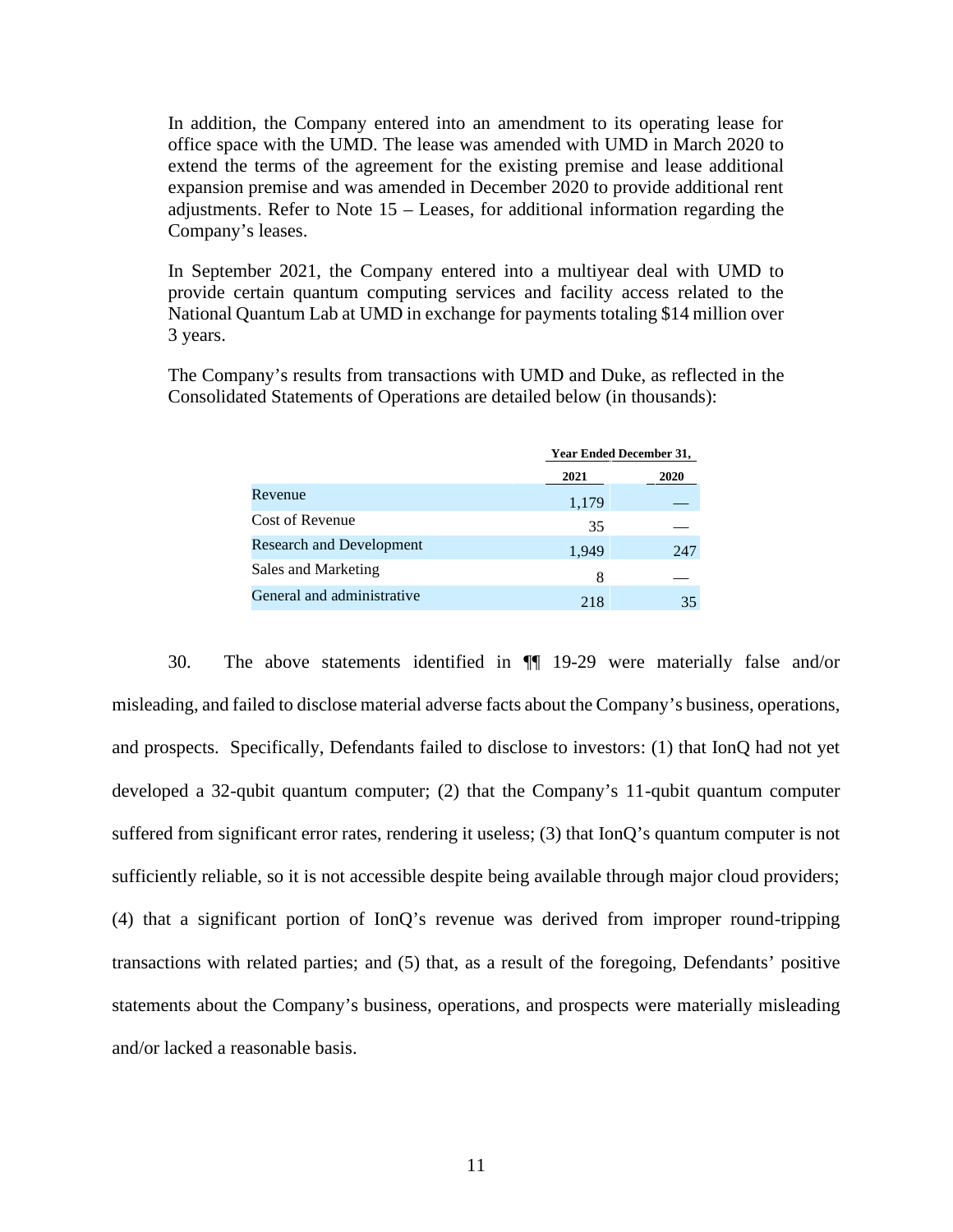## **Disclosures at the End of the Class Period**

31. On May 3, 2022, Scorpion Capital released a research report alleging, among other

things, that IonQ is a "scam built on phony statements about nearly all key aspects of the technology and business." It further claimed that the Company' reported "[f]ictitious 'revenue' via sham transactions and related-party round-tripping."

32. Specifically, the report alleged that IonQ's 32-qubit quantum computer does not

exist, citing interviews with former employees and executives:

3. Extensive interviews with ex-executives and employees confirm our findings and lead us to conclude that the company's claims of a 32-qubit machine are fraudulent. We received color stating that "it was totally made up"; "doesn't exist"; and that the company is "trying to cover up that it's not there." Our research indicates extreme discomfort among IonQ's staff and an "unprecedented amount of pushback" as its leadership allegedly pushed for a fake product announcement with "outlandish claims" that "are so far removed from reality," with "essentially every scientist" at the company opposed and "flipping out."

\* \* \*

The ex-executive indicated that it is "totally" well-known inside IonQ that the 32 qubit machine doesn't exist, replying affirmatively when we asked if staff were uncomfortable with the company's conduct – "to me, that's fraudulent." The executive further alleged that IonQ is trying "to cover up that it's not there"  $$ despite featuring it prominently on its homepage – and mentioned conversations with the CEO that suggest his complicity.

\* \* \*

4. Ex-employees suggested that photos of IonQ's computer in a sleek, commercially-viable package are staged and misleading. Two even stated that they "never saw" the standalone form factor featured prominently on IonQ's site and promotional materials. Pictures we located indicate the device is actually a primitive skunkworks contraption that one can't take "out of the lab for real use," resembling an explosion of "spaghetti" with electromechanical parts, lasers, cables, HVAC equipment, racks of screwdrivers, and multiple chassis that ex-employees indicated are "garage size" or the size of a "small adult elephant." At best, we suspect IonQ concocted a shell for SPAC photo ops to conceal the device's crudeness, as it suddenly appeared on their site right before the deal was announced in March 2021.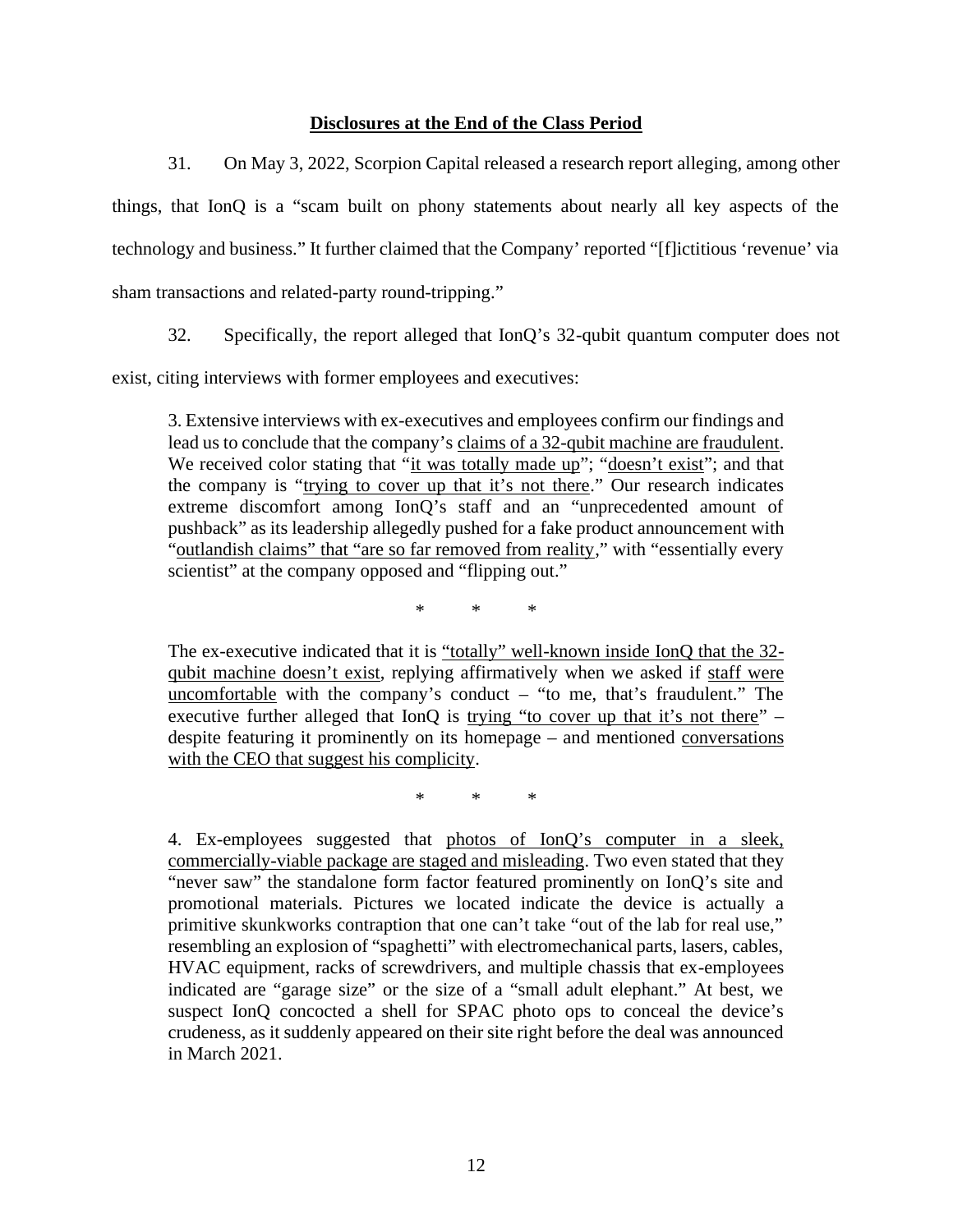33. The report further alleged that the Company's existing 11-qubit technology suffers

from high error rates:

8. IonQ's trapped-ion technology is doomed by "pernicious" error rates, a key performance metric and fatal flaw in contrast to misleading benchmarks that portray errors as low. Virtually every ex-employee and expert we interviewed slammed its error rates as a joke, describing a catastrophic "chain process" where errors compound like a game of telephone: "your answer is totally garbled;" "your entire computation breaks down after a few steps"; "your chances of getting the right answer diminish very, very quickly" given the tendency for "very small errors to accumulate." A leading expert and friend of the founders stated that their error rates need to be 100 times lower; alleged that Monroe's error rates have stagnated at the same level "for 10 years, 15 years, 20 years"; and that "I just don't see how it's going to work."

IonQ appears to be well aware that error rates are its Achilles Heel. As a result, its website prominently features performance benchmarks that convey the misleading impression that error rates are low. Error rates are typically expressed as "gate fidelities" that demonstrate the quality of two-qubit gates. Investors looking at the site are led to believe that the gate fidelities are nearly perfect – with average fidelities of >98% and best fidelity of 99.7%, i.e., error rates of <2% and .03%, respectively.

\* \* \*

Virtually every ex-IonQ employee and expert we interviewed slammed the error rates as a joke. One former employee indicated that a 98% fidelity level renders the computer error prone and useless, adding that a minimum of 99.99% fidelity is required before any useful applications are possible. He emphasized that going from 99% to 99.99% is infinitely more difficult than from 50% to 99%. A second ex-employee stated that a 2% error rate is catastrophic, creating "a chain process" where errors compound like a game of telephone – "even a small toy" computation requires 99.9% fidelity, i.e., a 0.1% error vs. IonQ's 20X higher error of 2%.

\* \* \*

An ex-IonQ physicist provided a more technical explanation for why the company's 2% error rate is "actually a lot more pernicious" than it appears. He stated that it prevents the computer from running a long program, as each step introduces a 2% error which by the 20th step means that "your answer is totally garbled": "your entire compensation breaks down after a few steps" – "your chances of getting the write answer diminish very, very quickly" given the tendency for "very small errors to accumulate."

\* \* \*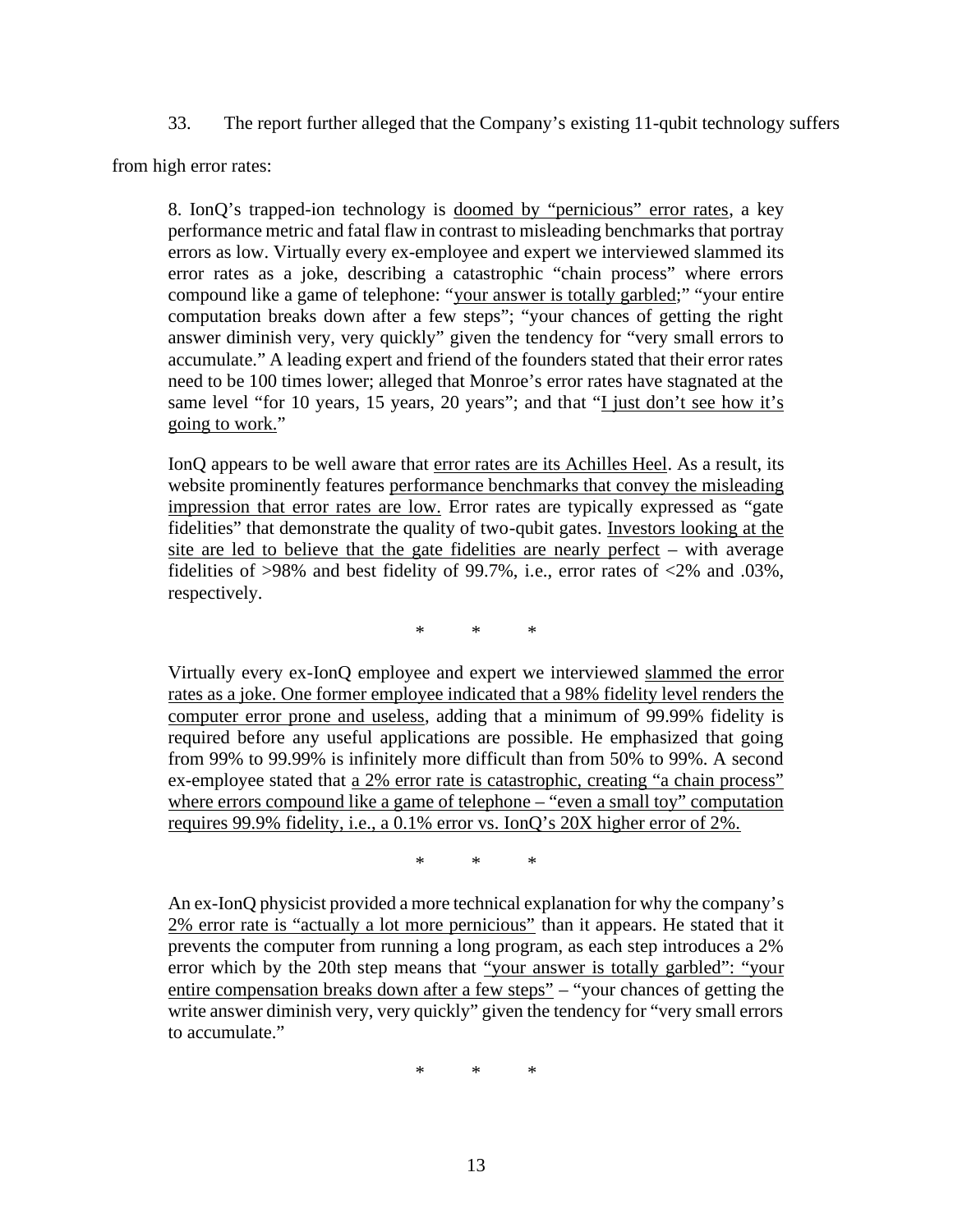10. Aside from being plagued by errors and lacking any useful computational ability, IonQ's only system is crippled by reliability and uptime problems, as well as "reproducibility" challenges from one machine to another, which explains why it only appears to have 3 computers "in service." An expert who we asked to test the machine via AWS had to wait for a day it was actually "available," while another described jobs sitting in the queue for 30-60 minutes, and sometimes having to "wait until the next day for the job to come back." An ex-employee pointed us to a recent paper by IonQ staff that quantified the shockingly poor reliability – only 53% uptime. IonQ appears to have buried the paper. Given the lags, we speculate whether manual processing may be occurring in the background by human beings, similar to Theranos allegedly using third-party blood testing machines.

34. Moreover, the report alleged that IonQ's "revenue and bookings are driven by

phony related-party deals and round-tripping, creating the illusion of commercial momentum prior

to listing via a SPAC." It stated, in relevant part:

Given the long list of top-tier customers and the availability of IonQ's quantum hardware "through every major US cloud provider" per the CEO's comments on the Q3 call, we were surprised to discover that the company only reported an immaterial \$233,000 of revenue in Q3 2021 and \$451,000 for the nine months ended Sep 30 2021, and zero revenue for the same periods in 2020. This leads us to conclude that IonQ's total cumulative revenue since inception to 9/30/21 was only \$451K. The company's total 2021 revenue of \$2.1MM was driven almost entirely by Q4, which comprised ~80% of the total for the year.

\* \* \*

The Related Party section of the filing then explained why IonQ's revenue is a farce: the two customers that drove 70% of its revenue in Q3 are the University of Maryland (UMD) and Duke – which spun off  $IonQ...$ 

\* \* \*

In other words, IonQ's revenue is not only negligible but whatever little scraps they've scrounged up are related-party round-tripping. Of the whopping \$233K of total Q3 2021 revenue, \$164K or 70% was from UMD and Duke. The related party disclosure then exposes the circular nature of the flows – in Q3, IonQ expensed \$313K of R&D as transactions with UMD and Duke as well as \$101K in other items. In other words, IonQ spent \$414K with its two largest customers, who then turned around and "purchased" \$164K of quantum computing access and services.

## [image omitted]

The related party games and round-tripping continued in Q4 2021. IonQ's filings disclose its revenue from UMD/Duke for 2021 as well as for the first nine months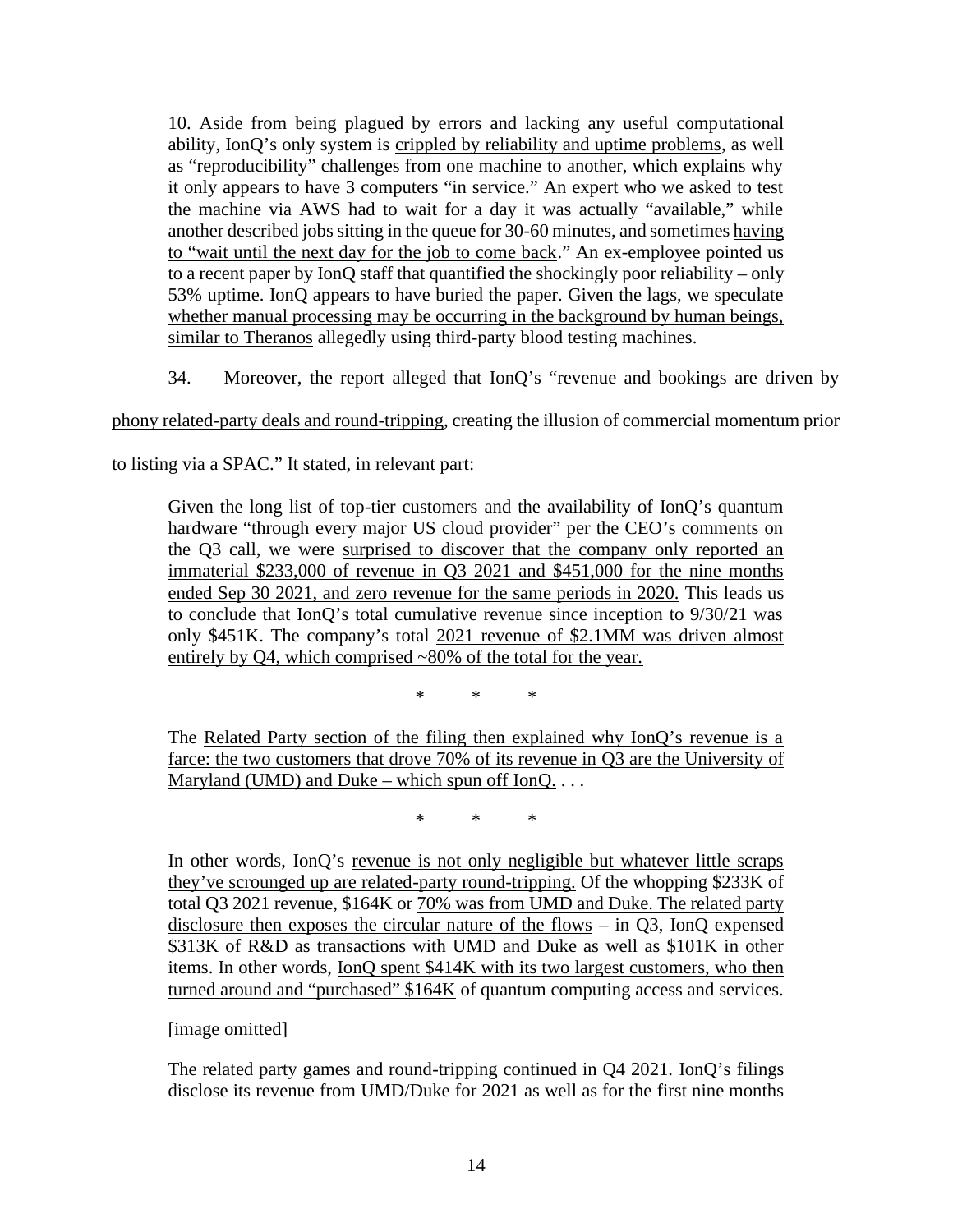of the year, as well as its R&D transactions with them. This allowed us to calculate the related party contribution for Q4. UMD/Duke accounted for an astounding 62% of IonQ's "revenue" in Q4 and 56% for all of 2021. The data also makes the roundtripping clear: for all of 2021, IonQ expensed \$1.9MM of R&D with Duke/UMB, who turned around and drove \$1.2MM of sales. Most importantly, the data shows IonQ's suddenly increased dependence on UMD/Duke starting in Q3 and into Q4 vs. Q1/Q2 – just in time for the SPAC. In other words, the only way that IonQ showed "growth" around the time of its listing is by manufacturing it via the related parties that spun it out as a company.

\* \* \*

The bookings were \$5MM until Sep 9, 2021, when IonQ issued a press release announcing that they had tripled to \$15MM. We note the fortuitous timing of the 300% release – a mere 3 weeks before the SPAC transaction closed and IonQ began trading. We further note the curious timing of another press release the day before this one, where IonQ announced that the University of Maryland and IonQ agreed to jointly establish the "First-of-its-Kind National Quantum Lab," with a "new \$20MM investment from UMD" to provide the "university and its partners with unprecedented access to quantum computing." The purported "Q-Lab," per the release, "will be located . . . next to IonQ's headquarters. . . ."

35. On this news, On this news, the Company's stock fell \$0.71, or 9%, to close at

\$7.15 per share on May 3, 2022, on unusually heavy trading volume.

#### **CLASS ACTION ALLEGATIONS**

36. Plaintiff brings this action as a class action pursuant to Federal Rule of Civil Procedure 23(a) and (b)(3) on behalf of a class, consisting of all persons and entities that purchased or otherwise acquired IonQ securities between March 30, 2021 and May 2, 2022, inclusive, and who were damaged thereby (the "Class"). Excluded from the Class are Defendants, the officers and directors of the Company, at all relevant times, members of their immediate families and their legal representatives, heirs, successors, or assigns, and any entity in which Defendants have or had a controlling interest.

37. The members of the Class are so numerous that joinder of all members is impracticable. Throughout the Class Period, IonQ's shares actively traded on the NYSE. While the exact number of Class members is unknown to Plaintiff at this time and can only be ascertained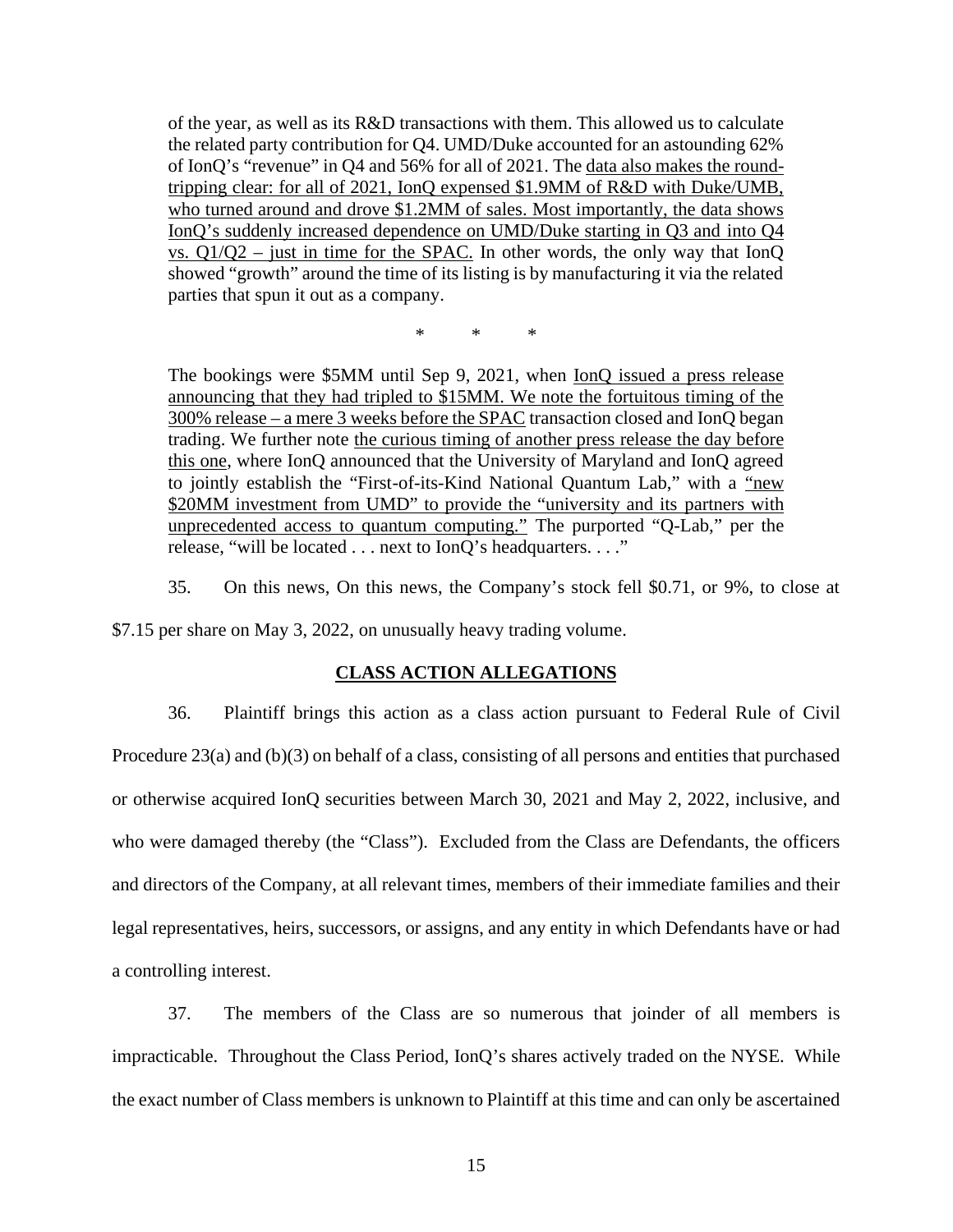through appropriate discovery, Plaintiff believes that there are at least hundreds or thousands of members in the proposed Class. Millions of IonQ shares were traded publicly during the Class Period on the NYSE. Record owners and other members of the Class may be identified from records maintained by IonQ or its transfer agent and may be notified of the pendency of this action by mail, using the form of notice similar to that customarily used in securities class actions.

38. Plaintiff's claims are typical of the claims of the members of the Class as all members of the Class are similarly affected by Defendants' wrongful conduct in violation of federal law that is complained of herein.

39. Plaintiff will fairly and adequately protect the interests of the members of the Class and has retained counsel competent and experienced in class and securities litigation.

40. Common questions of law and fact exist as to all members of the Class and predominate over any questions solely affecting individual members of the Class. Among the questions of law and fact common to the Class are:

(a) whether the federal securities laws were violated by Defendants' acts as alleged herein;

(b) whether statements made by Defendants to the investing public during the Class Period omitted and/or misrepresented material facts about the business, operations, and prospects of IonQ; and

(c) to what extent the members of the Class have sustained damages and the proper measure of damages.

41. A class action is superior to all other available methods for the fair and efficient adjudication of this controversy since joinder of all members is impracticable. Furthermore, as the damages suffered by individual Class members may be relatively small, the expense and burden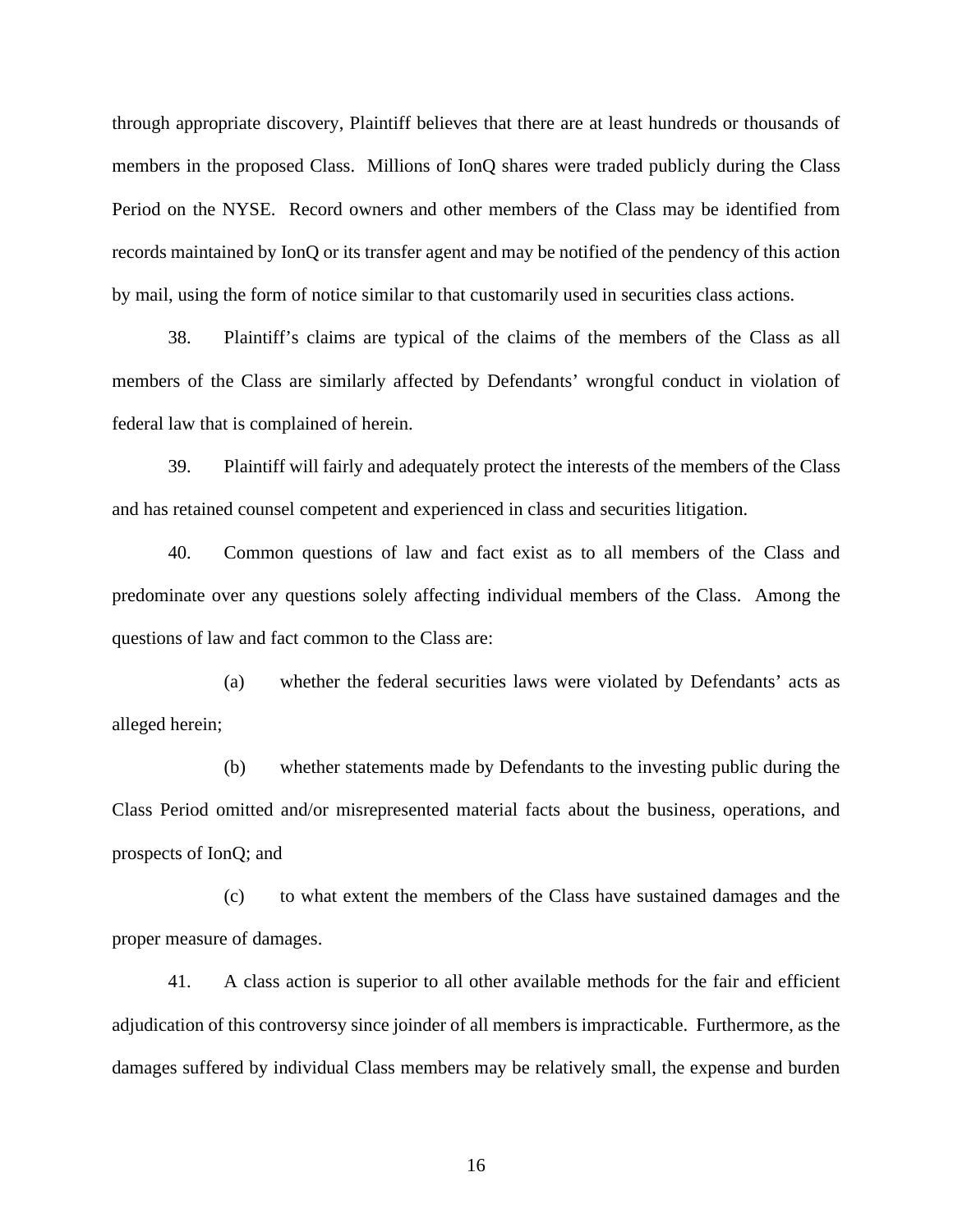of individual litigation makes it impossible for members of the Class to individually redress the wrongs done to them. There will be no difficulty in the management of this action as a class action.

### **UNDISCLOSED ADVERSE FACTS**

42. The market for IonQ's securities was open, well-developed and efficient at all relevant times. As a result of these materially false and/or misleading statements, and/or failures to disclose, IonQ's securities traded at artificially inflated prices during the Class Period. Plaintiff and other members of the Class purchased or otherwise acquired IonQ's securities relying upon the integrity of the market price of the Company's securities and market information relating to IonQ, and have been damaged thereby.

43. During the Class Period, Defendants materially misled the investing public, thereby inflating the price of IonQ's securities, by publicly issuing false and/or misleading statements and/or omitting to disclose material facts necessary to make Defendants' statements, as set forth herein, not false and/or misleading. The statements and omissions were materially false and/or misleading because they failed to disclose material adverse information and/or misrepresented the truth about IonQ's business, operations, and prospects as alleged herein.

44. At all relevant times, the material misrepresentations and omissions particularized in this Complaint directly or proximately caused or were a substantial contributing cause of the damages sustained by Plaintiff and other members of the Class. As described herein, during the Class Period, Defendants made or caused to be made a series of materially false and/or misleading statements about IonQ's financial well-being and prospects. These material misstatements and/or omissions had the cause and effect of creating in the market an unrealistically positive assessment of the Company and its financial well-being and prospects, thus causing the Company's securities to be overvalued and artificially inflated at all relevant times. Defendants' materially false and/or misleading statements during the Class Period resulted in Plaintiff and other members of the Class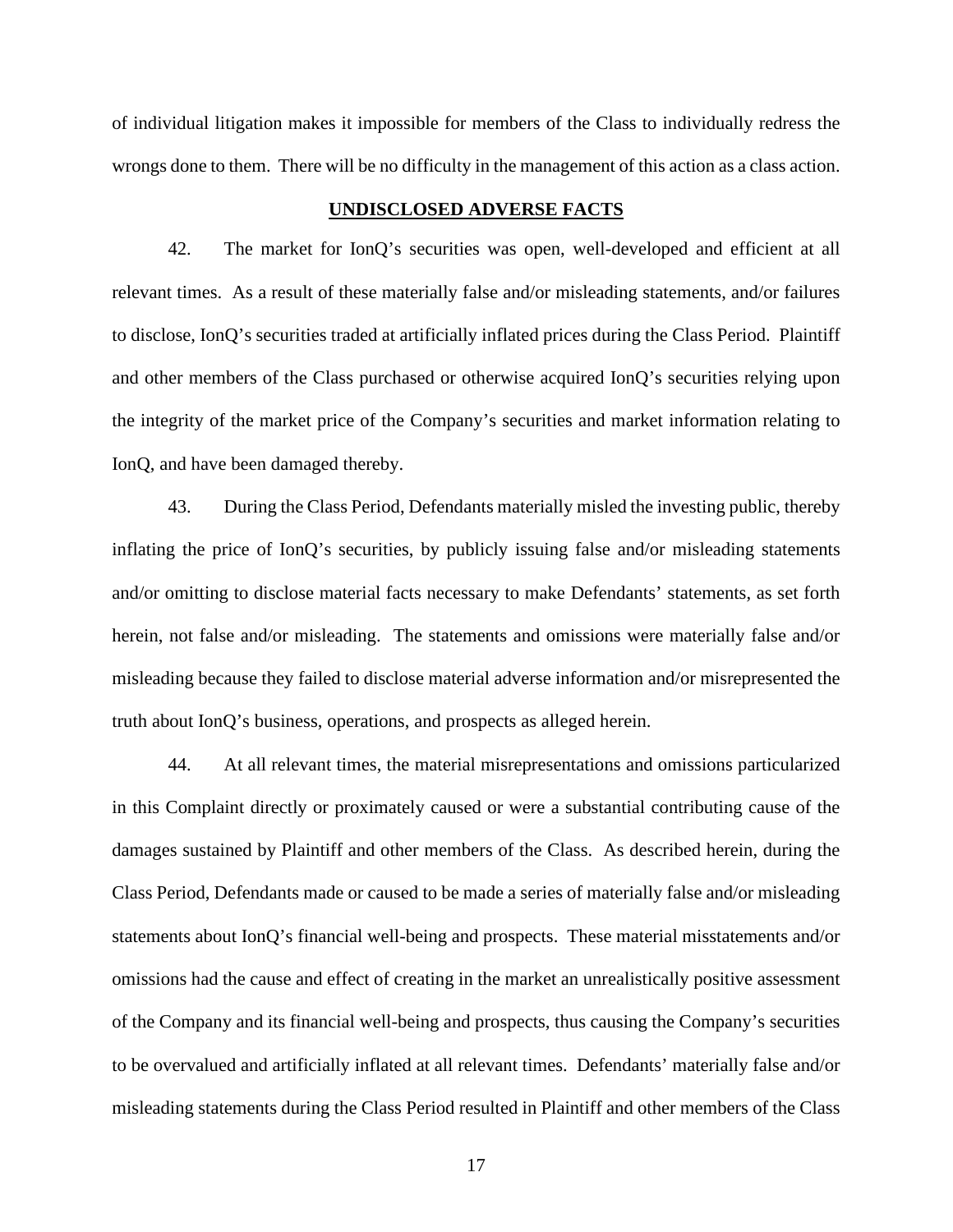purchasing the Company's securities at artificially inflated prices, thus causing the damages complained of herein when the truth was revealed.

### **LOSS CAUSATION**

45. Defendants' wrongful conduct, as alleged herein, directly and proximately caused the economic loss suffered by Plaintiff and the Class.

46. During the Class Period, Plaintiff and the Class purchased IonQ's securities at artificially inflated prices and were damaged thereby. The price of the Company's securities significantly declined when the misrepresentations made to the market, and/or the information alleged herein to have been concealed from the market, and/or the effects thereof, were revealed, causing investors' losses.

### **SCIENTER ALLEGATIONS**

47. As alleged herein, Defendants acted with scienter since Defendants knew that the public documents and statements issued or disseminated in the name of the Company were materially false and/or misleading; knew that such statements or documents would be issued or disseminated to the investing public; and knowingly and substantially participated or acquiesced in the issuance or dissemination of such statements or documents as primary violations of the federal securities laws. As set forth elsewhere herein in detail, the Individual Defendants, by virtue of their receipt of information reflecting the true facts regarding IonQ, their control over, and/or receipt and/or modification of IonQ's allegedly materially misleading misstatements and/or their associations with the Company which made them privy to confidential proprietary information concerning IonQ, participated in the fraudulent scheme alleged herein.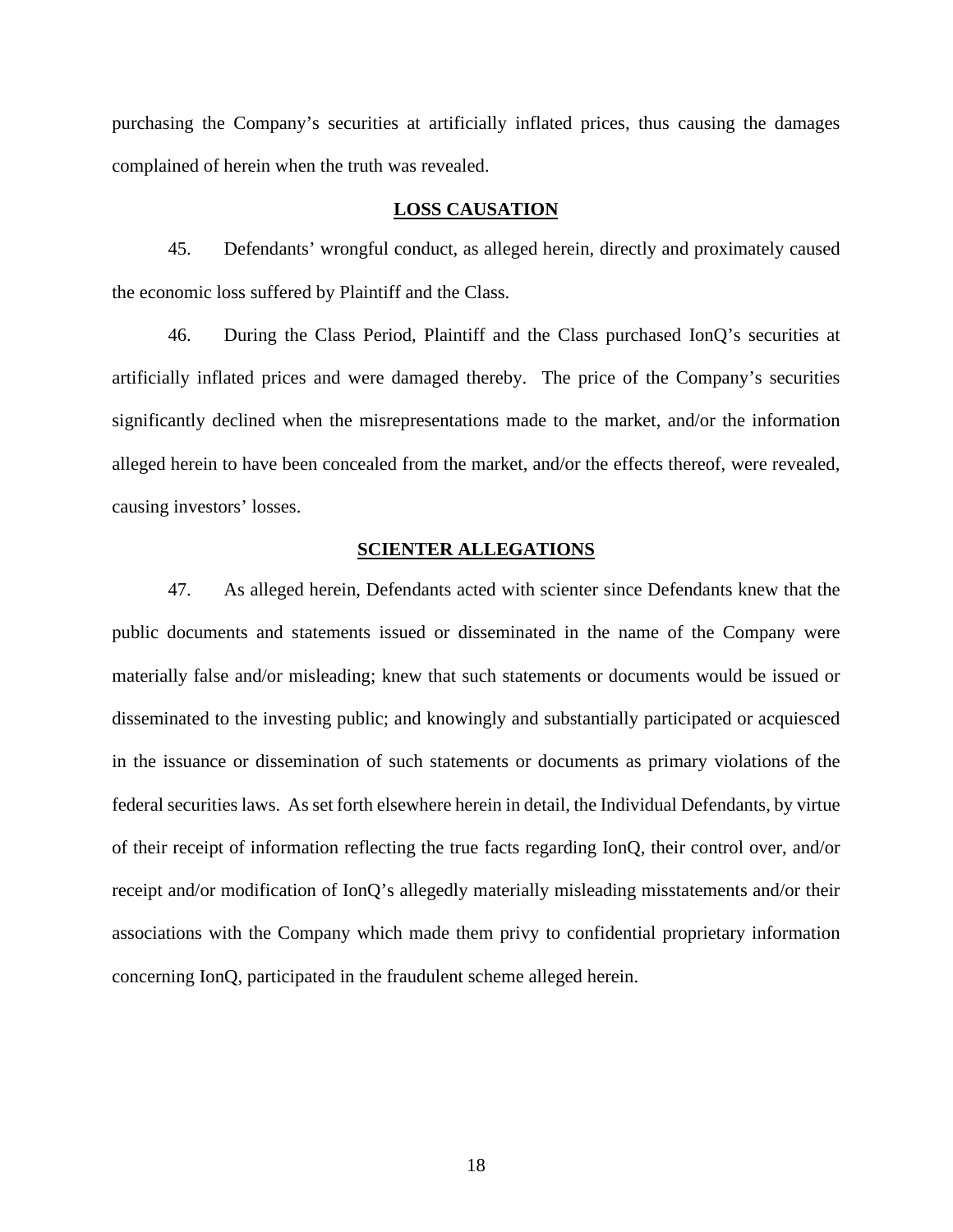### **APPLICABILITY OF PRESUMPTION OF RELIANCE (FRAUD-ON-THE-MARKET DOCTRINE)**

48. The market for IonQ's securities was open, well-developed and efficient at all relevant times. As a result of the materially false and/or misleading statements and/or failures to disclose, IonQ's securities traded at artificially inflated prices during the Class Period. On November 17, 2021, the Company's share price closed at a Class Period high of \$31.00 per share. Plaintiff and other members of the Class purchased or otherwise acquired the Company's securities relying upon the integrity of the market price of IonQ's securities and market information relating to IonQ, and have been damaged thereby.

49. During the Class Period, the artificial inflation of IonQ's shares was caused by the material misrepresentations and/or omissions particularized in this Complaint causing the damages sustained by Plaintiff and other members of the Class. As described herein, during the Class Period, Defendants made or caused to be made a series of materially false and/or misleading statements about IonQ's business, prospects, and operations. These material misstatements and/or omissions created an unrealistically positive assessment of IonQ and its business, operations, and prospects, thus causing the price of the Company's securities to be artificially inflated at all relevant times, and when disclosed, negatively affected the value of the Company shares. Defendants' materially false and/or misleading statements during the Class Period resulted in Plaintiff and other members of the Class purchasing the Company's securities at such artificially inflated prices, and each of them has been damaged as a result.

50. At all relevant times, the market for IonQ's securities was an efficient market for the following reasons, among others:

(a) IonQ shares met the requirements for listing, and was listed and actively traded on the NYSE, a highly efficient and automated market;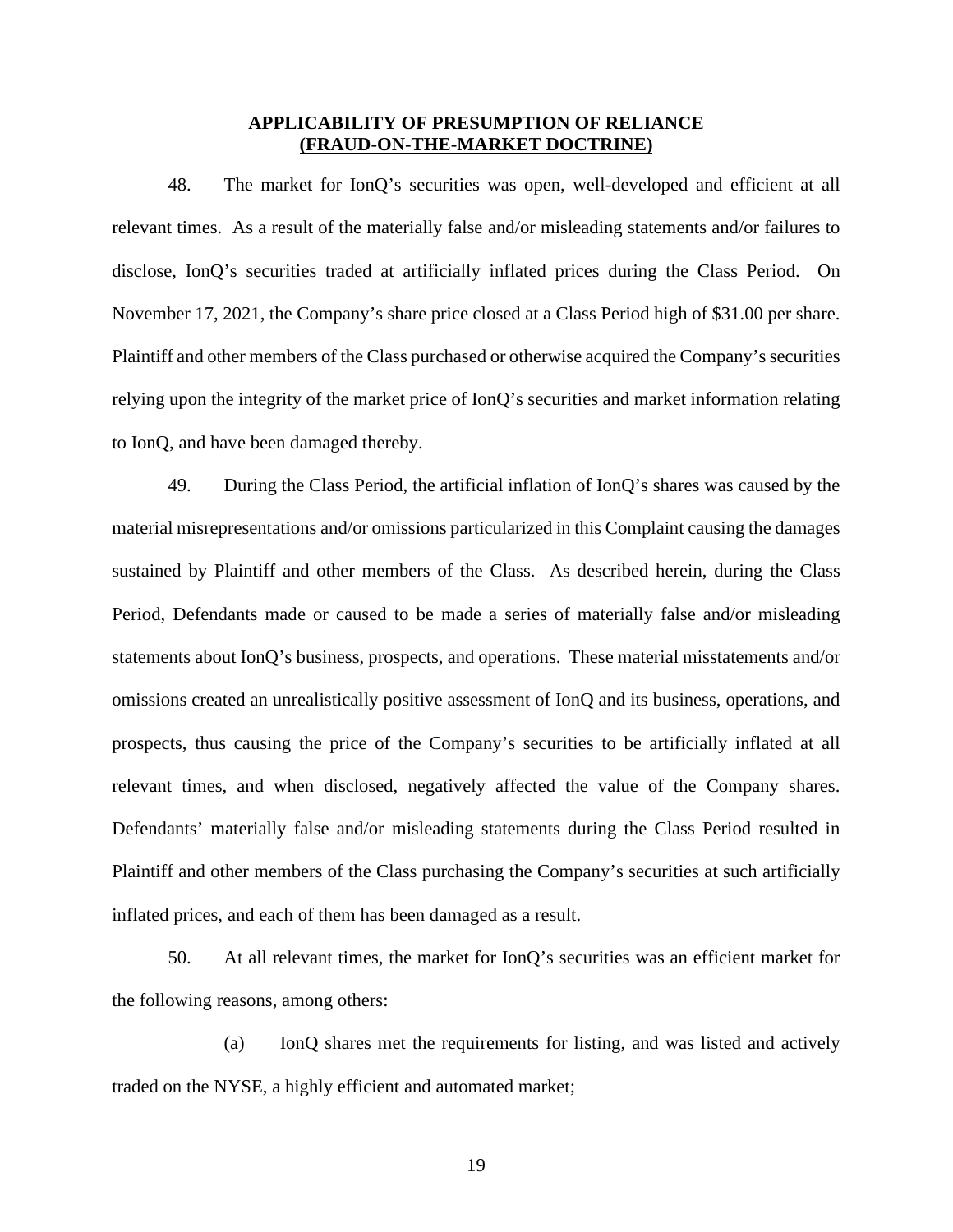(b) As a regulated issuer, IonQ filed periodic public reports with the SEC and/or the NYSE;

(c) IonQ regularly communicated with public investors via established market communication mechanisms, including through regular dissemination of press releases on the national circuits of major newswire services and through other wide-ranging public disclosures, such as communications with the financial press and other similar reporting services; and/or

(d) IonQ was followed by securities analysts employed by brokerage firms who wrote reports about the Company, and these reports were distributed to the sales force and certain customers of their respective brokerage firms. Each of these reports was publicly available and entered the public marketplace.

51. As a result of the foregoing, the market for IonQ's securities promptly digested current information regarding IonQ from all publicly available sources and reflected such information in IonQ's share price. Under these circumstances, all purchasers of IonQ's securities during the Class Period suffered similar injury through their purchase of IonQ's securities at artificially inflated prices and a presumption of reliance applies.

52. A Class-wide presumption of reliance is also appropriate in this action under the Supreme Court's holding in *Affiliated Ute Citizens of Utah v. United States*, 406 U.S. 128 (1972), because the Class's claims are, in large part, grounded on Defendants' material misstatements and/or omissions. Because this action involves Defendants' failure to disclose material adverse information regarding the Company's business operations and financial prospects—information that Defendants were obligated to disclose—positive proof of reliance is not a prerequisite to recovery. All that is necessary is that the facts withheld be material in the sense that a reasonable investor might have considered them important in making investment decisions. Given the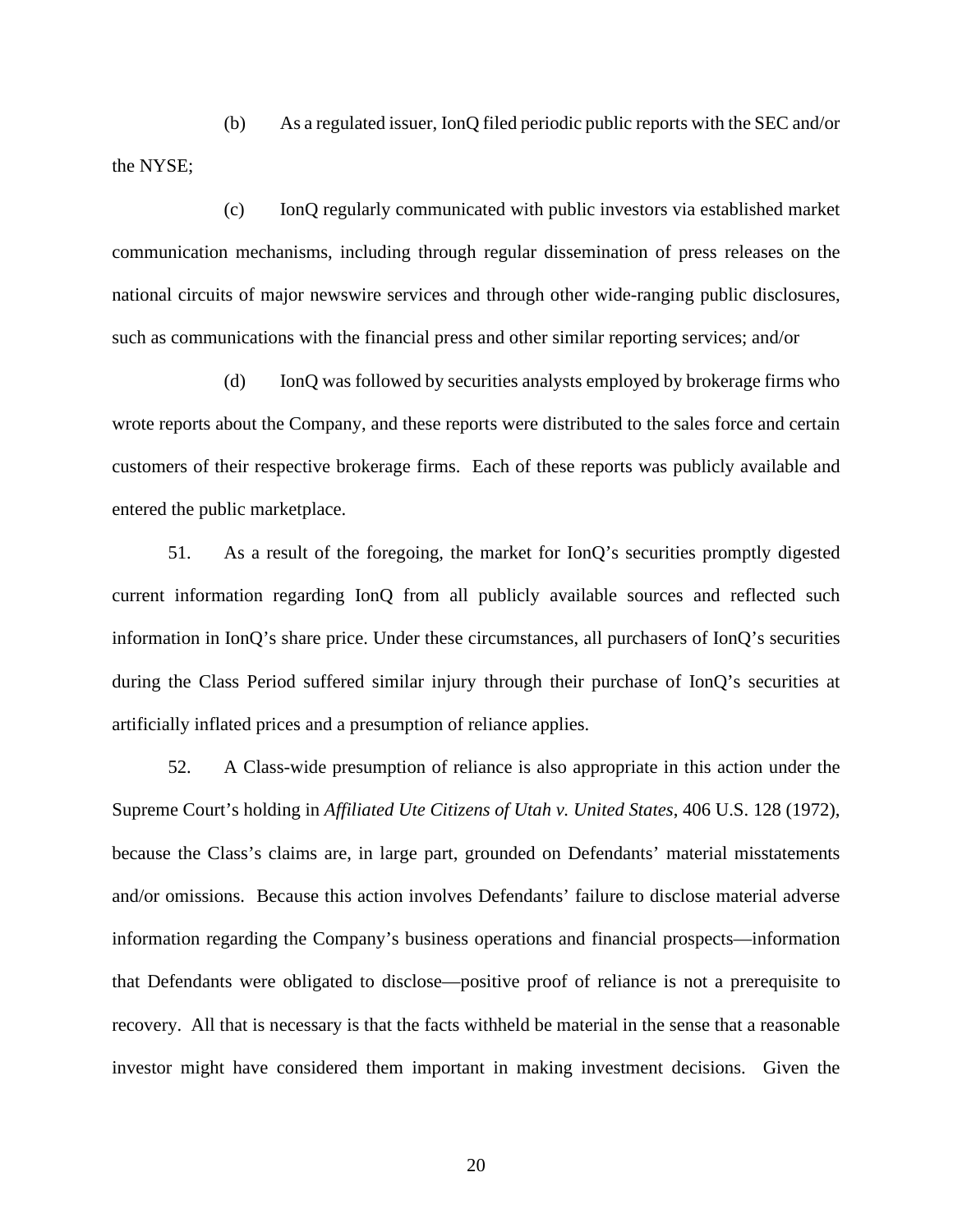importance of the Class Period material misstatements and omissions set forth above, that requirement is satisfied here.

#### **NO SAFE HARBOR**

53. The statutory safe harbor provided for forward-looking statements under certain circumstances does not apply to any of the allegedly false statements pleaded in this Complaint. The statements alleged to be false and misleading herein all relate to then-existing facts and conditions. In addition, to the extent certain of the statements alleged to be false may be characterized as forward looking, they were not identified as "forward-looking statements" when made and there were no meaningful cautionary statements identifying important factors that could cause actual results to differ materially from those in the purportedly forward-looking statements. In the alternative, to the extent that the statutory safe harbor is determined to apply to any forwardlooking statements pleaded herein, Defendants are liable for those false forward-looking statements because at the time each of those forward-looking statements was made, the speaker had actual knowledge that the forward-looking statement was materially false or misleading, and/or the forward-looking statement was authorized or approved by an executive officer of IonQ who knew that the statement was false when made.

### **FIRST CLAIM**

### **Violation of Section 10(b) of The Exchange Act and Rule 10b-5 Promulgated Thereunder Against All Defendants**

54. Plaintiff repeats and re-alleges each and every allegation contained above as if fully set forth herein.

55. During the Class Period, Defendants carried out a plan, scheme and course of conduct which was intended to and, throughout the Class Period, did: (i) deceive the investing public, including Plaintiff and other Class members, as alleged herein; and (ii) cause Plaintiff and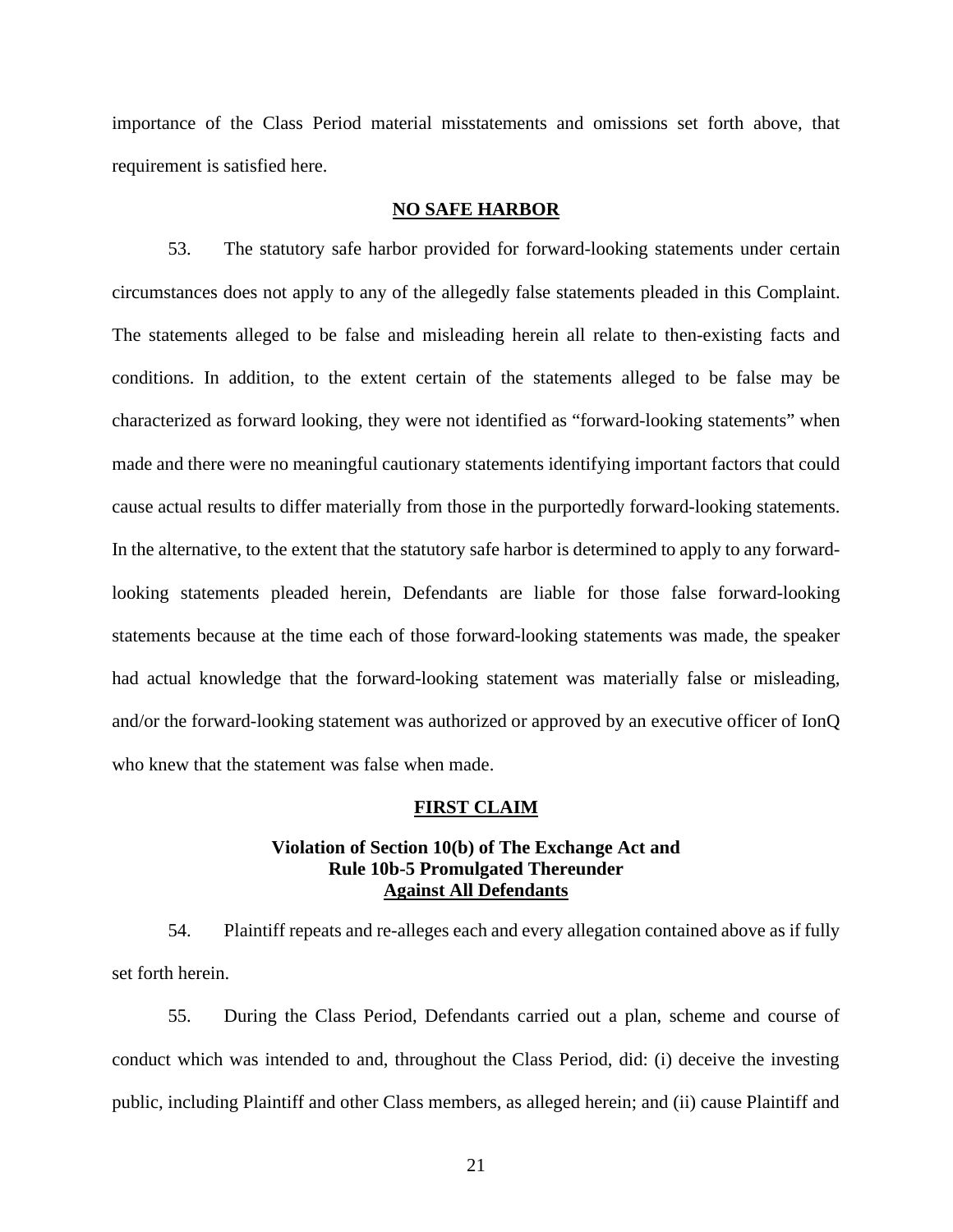other members of the Class to purchase IonQ's securities at artificially inflated prices. In furtherance of this unlawful scheme, plan and course of conduct, Defendants, and each defendant, took the actions set forth herein.

56. Defendants (i) employed devices, schemes, and artifices to defraud; (ii) made untrue statements of material fact and/or omitted to state material facts necessary to make the statements not misleading; and (iii) engaged in acts, practices, and a course of business which operated as a fraud and deceit upon the purchasers of the Company's securities in an effort to maintain artificially high market prices for IonQ's securities in violation of Section 10(b) of the Exchange Act and Rule 10b-5. All Defendants are sued either as primary participants in the wrongful and illegal conduct charged herein or as controlling persons as alleged below.

57. Defendants, individually and in concert, directly and indirectly, by the use, means or instrumentalities of interstate commerce and/or of the mails, engaged and participated in a continuous course of conduct to conceal adverse material information about IonQ's financial well being and prospects, as specified herein.

58. Defendants employed devices, schemes and artifices to defraud, while in possession of material adverse non-public information and engaged in acts, practices, and a course of conduct as alleged herein in an effort to assure investors of IonQ's value and performance and continued substantial growth, which included the making of, or the participation in the making of, untrue statements of material facts and/or omitting to state material facts necessary in order to make the statements made about IonQ and its business operations and future prospects in light of the circumstances under which they were made, not misleading, as set forth more particularly herein, and engaged in transactions, practices and a course of business which operated as a fraud and deceit upon the purchasers of the Company's securities during the Class Period.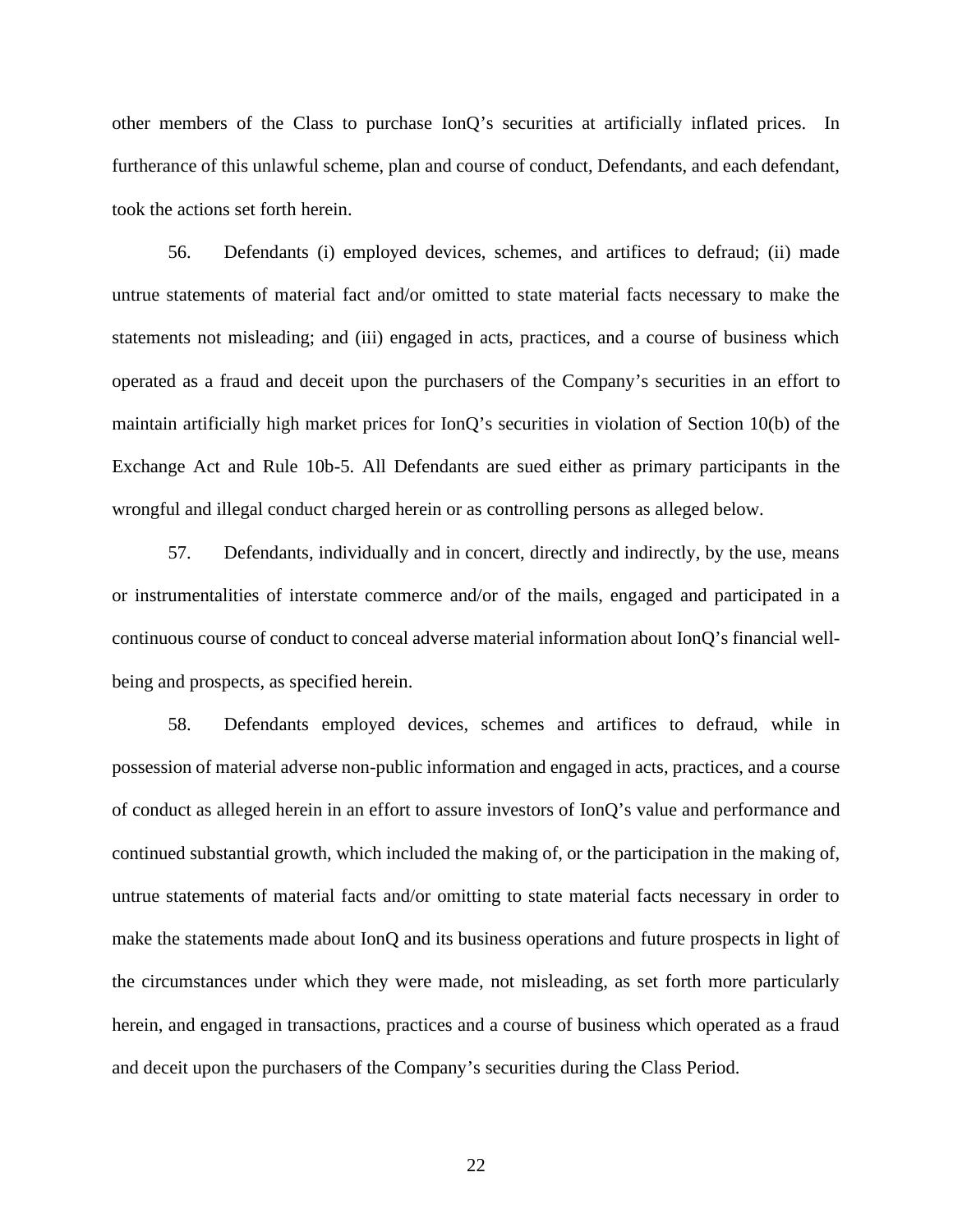59. Each of the Individual Defendants' primary liability and controlling person liability arises from the following facts: (i) the Individual Defendants were high-level executives and/or directors at the Company during the Class Period and members of the Company's management team or had control thereof; (ii) each of these defendants, by virtue of their responsibilities and activities as a senior officer and/or director of the Company, was privy to and participated in the creation, development and reporting of the Company's internal budgets, plans, projections and/or reports; (iii) each of these defendants enjoyed significant personal contact and familiarity with the other defendants and was advised of, and had access to, other members of the Company's management team, internal reports and other data and information about the Company's finances, operations, and sales at all relevant times; and (iv) each of these defendants was aware of the Company's dissemination of information to the investing public which they knew and/or recklessly disregarded was materially false and misleading.

60. Defendants had actual knowledge of the misrepresentations and/or omissions of material facts set forth herein, or acted with reckless disregard for the truth in that they failed to ascertain and to disclose such facts, even though such facts were available to them. Such defendants' material misrepresentations and/or omissions were done knowingly or recklessly and for the purpose and effect of concealing IonQ's financial well-being and prospects from the investing public and supporting the artificially inflated price of its securities. As demonstrated by Defendants' overstatements and/or misstatements of the Company's business, operations, financial well-being, and prospects throughout the Class Period, Defendants, if they did not have actual knowledge of the misrepresentations and/or omissions alleged, were reckless in failing to obtain such knowledge by deliberately refraining from taking those steps necessary to discover whether those statements were false or misleading.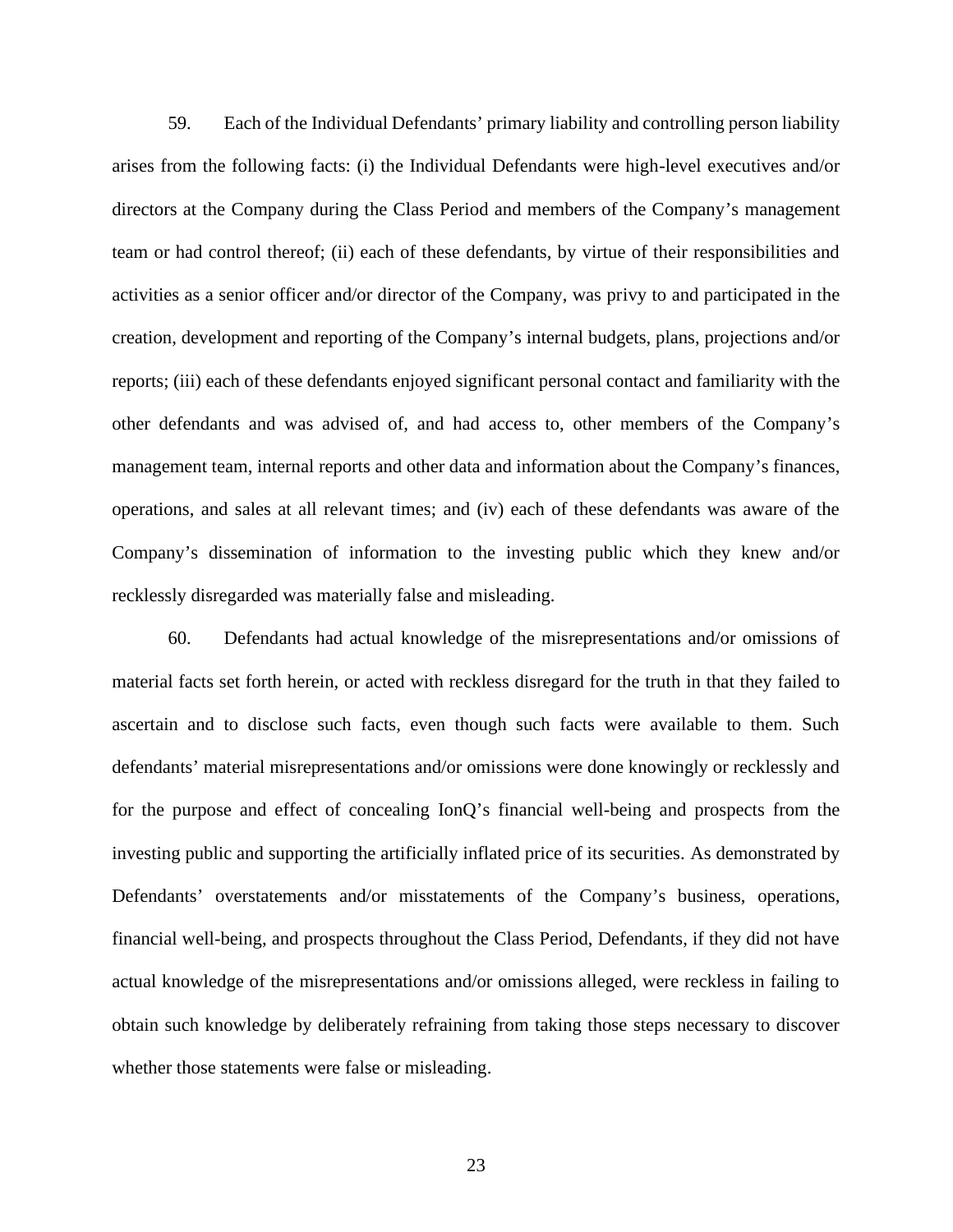61. As a result of the dissemination of the materially false and/or misleading information and/or failure to disclose material facts, as set forth above, the market price of IonQ's securities was artificially inflated during the Class Period. In ignorance of the fact that market prices of the Company's securities were artificially inflated, and relying directly or indirectly on the false and misleading statements made by Defendants, or upon the integrity of the market in which the securities trades, and/or in the absence of material adverse information that was known to or recklessly disregarded by Defendants, but not disclosed in public statements by Defendants during the Class Period, Plaintiff and the other members of the Class acquired IonQ's securities during the Class Period at artificially high prices and were damaged thereby.

62. At the time of said misrepresentations and/or omissions, Plaintiff and other members of the Class were ignorant of their falsity, and believed them to be true. Had Plaintiff and the other members of the Class and the marketplace known the truth regarding the problems that IonQ was experiencing, which were not disclosed by Defendants, Plaintiff and other members of the Class would not have purchased or otherwise acquired their IonQ securities, or, if they had acquired such securities during the Class Period, they would not have done so at the artificially inflated prices which they paid.

63. By virtue of the foregoing, Defendants violated Section 10(b) of the Exchange Act and Rule 10b-5 promulgated thereunder.

64. As a direct and proximate result of Defendants' wrongful conduct, Plaintiff and the other members of the Class suffered damages in connection with their respective purchases and sales of the Company's securities during the Class Period.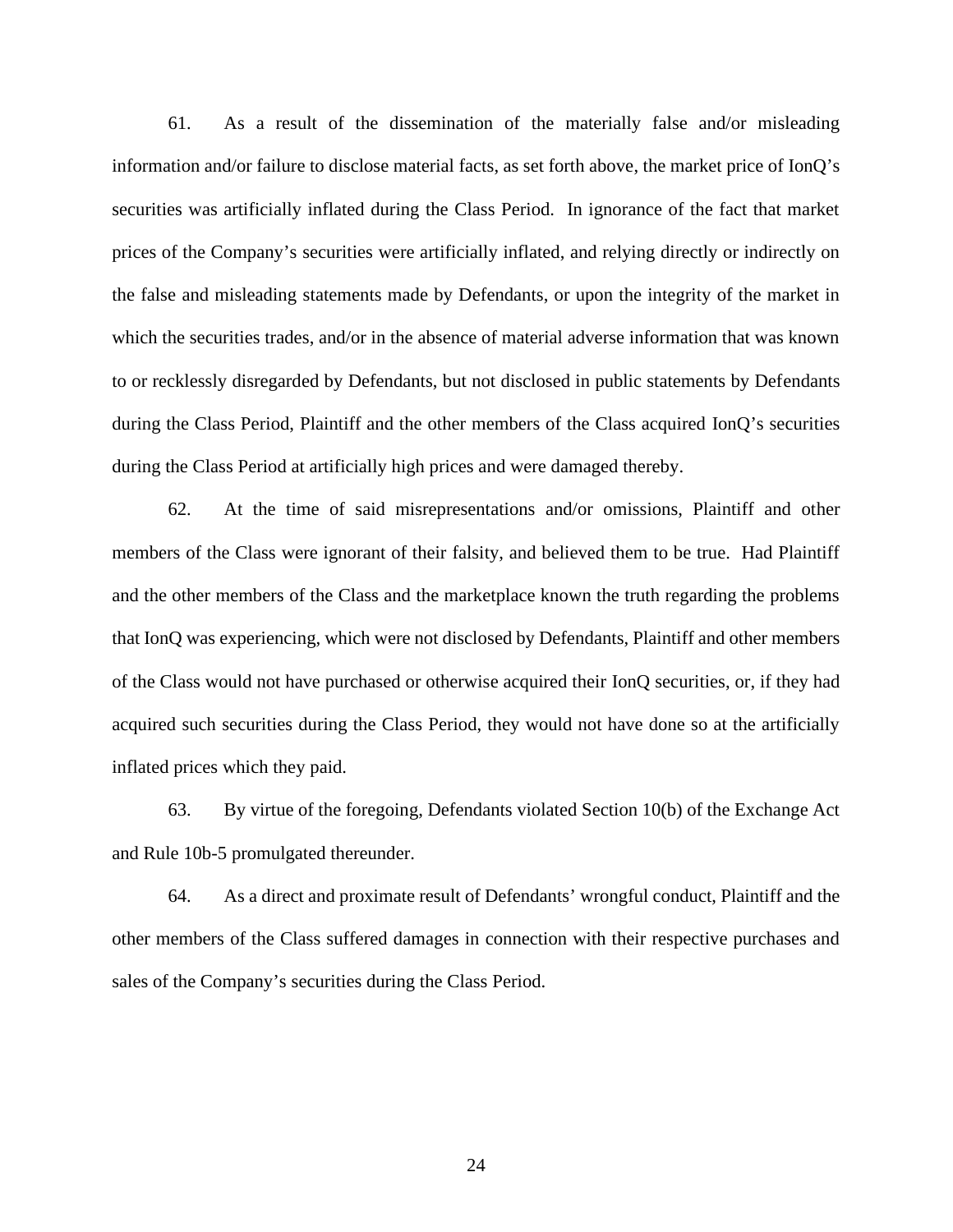#### **SECOND CLAIM**

# **Violation of Section 20(a) of The Exchange Act Against the Individual Defendants**

65. Plaintiff repeats and re-alleges each and every allegation contained above as if fully set forth herein.

66. Individual Defendants acted as controlling persons of IonQ within the meaning of Section 20(a) of the Exchange Act as alleged herein. By virtue of their high-level positions and their ownership and contractual rights, participation in, and/or awareness of the Company's operations and intimate knowledge of the false financial statements filed by the Company with the SEC and disseminated to the investing public, Individual Defendants had the power to influence and control and did influence and control, directly or indirectly, the decision-making of the Company, including the content and dissemination of the various statements which Plaintiff contends are false and misleading. Individual Defendants were provided with or had unlimited access to copies of the Company's reports, press releases, public filings, and other statements alleged by Plaintiff to be misleading prior to and/or shortly after these statements were issued and had the ability to prevent the issuance of the statements or cause the statements to be corrected.

67. In particular, Individual Defendants had direct and supervisory involvement in the day-to-day operations of the Company and, therefore, had the power to control or influence the particular transactions giving rise to the securities violations as alleged herein, and exercised the same.

68. As set forth above, IonQ and Individual Defendants each violated Section 10(b) and Rule 10b-5 by their acts and omissions as alleged in this Complaint. By virtue of their position as controlling persons, Individual Defendants are liable pursuant to Section 20(a) of the Exchange Act. As a direct and proximate result of Defendants' wrongful conduct, Plaintiff and other